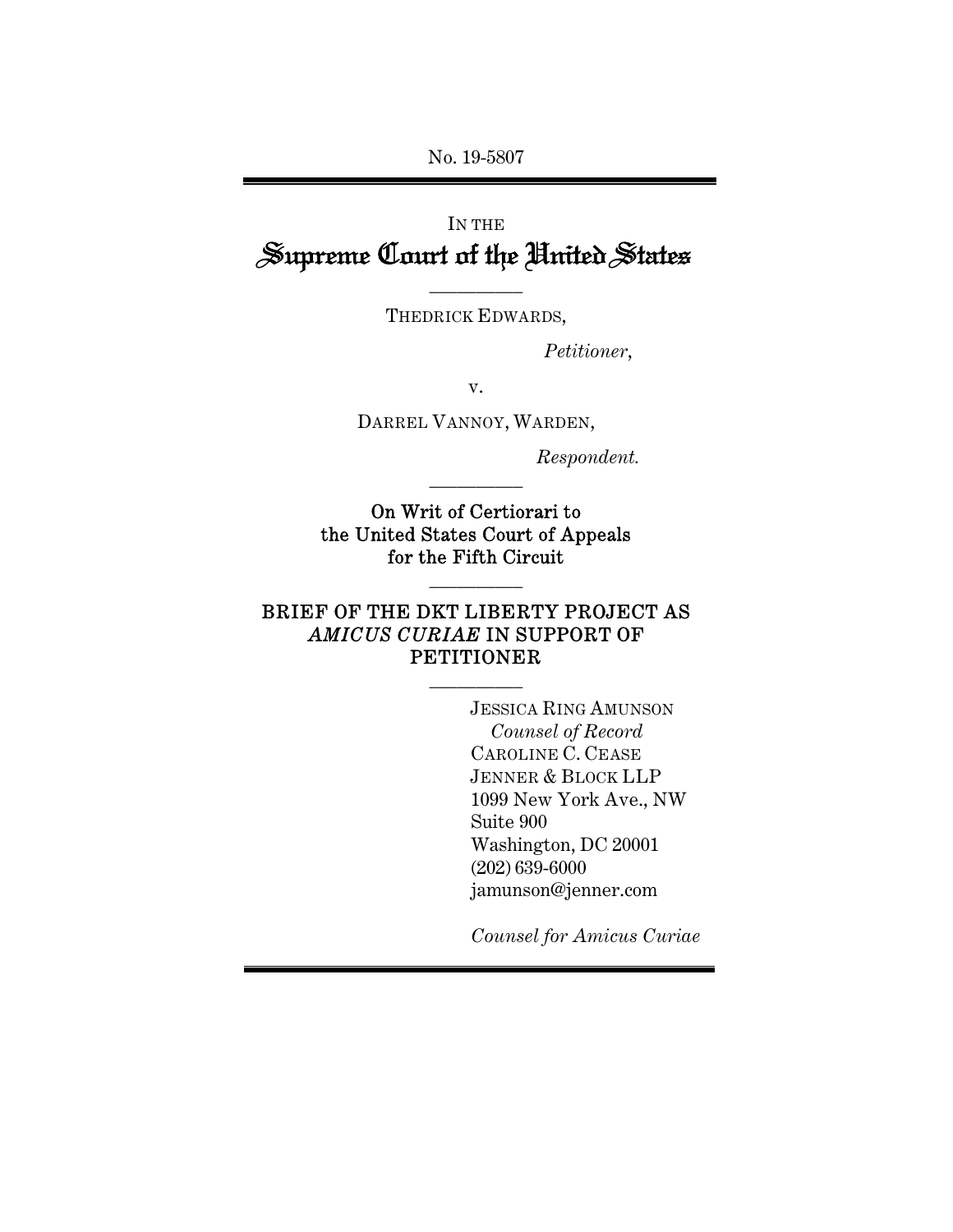## TABLE OF CONTENTS

| INTEREST OF AMICUS CURIAE 1                                                                                                                           |
|-------------------------------------------------------------------------------------------------------------------------------------------------------|
|                                                                                                                                                       |
|                                                                                                                                                       |
| I. The Court Should Revisit Teague's<br>Watershed Exception to Cover New Rules<br>that Replace Rules that Are the Product of                          |
| A. The Non-Unanimous Jury Rule Is the                                                                                                                 |
| B. The Interests Underlying Teague's<br>Watershed Exception Support<br>Retroactively Applying New Rules that<br>Replace Rules that Are the Product of |
| II. A Finding of Retroactivity Will Not, as a<br>Practical Matter, Implicate Administrability                                                         |
| A. A Finding of Retroactivity Would Not<br>Open the Floodgates to Second or<br>Successive Habeas Petitions. 12                                        |
| B. Not Only Will the Number of Impacted<br>Individuals Be Fewer, the Issues Their<br>Petitions Present Will Be Far Simpler14                          |
|                                                                                                                                                       |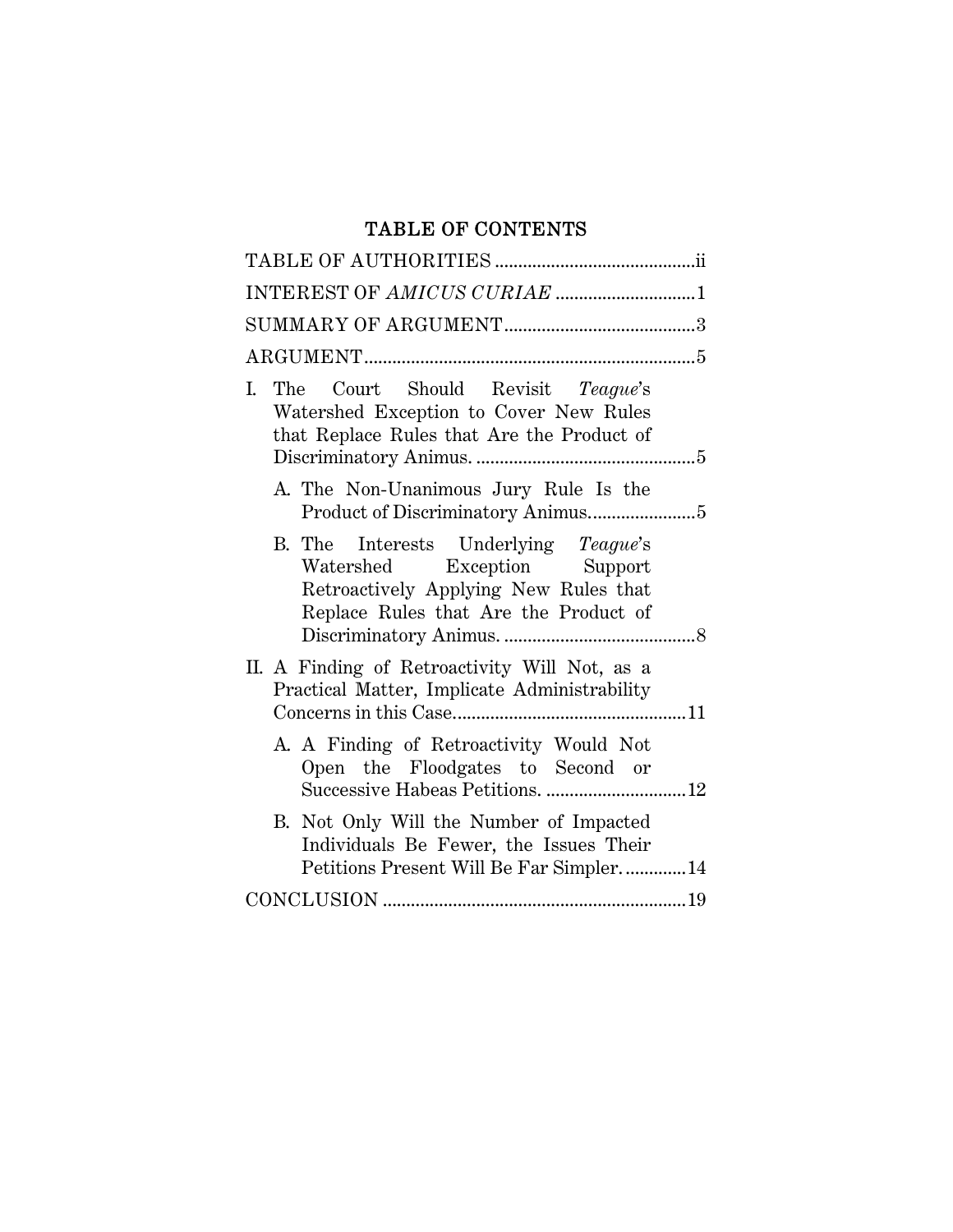## TABLE OF AUTHORITIES

### Cases

| Apodaca v. Oregon, 406 U.S. 404 (1972),<br>abrogated by Ramos v. Louisiana, 140 S.               |
|--------------------------------------------------------------------------------------------------|
|                                                                                                  |
| Brown v. Louisiana, 447 U.S. 323 (1980)  passim                                                  |
| Cradler v. United States, 891 F.3d 659 (6th Cir.                                                 |
| <i>Jimenez v. Weinberger</i> , 417 U.S. 628 (1974) 11                                            |
| Johnson v. Louisiana, 406 U.S. 380 (1972)10                                                      |
| Lawrence v. Texas, 539 U.S. 558 (2003)11                                                         |
| Mathis v. United States, 136 S. Ct. 2243 (2016)17                                                |
| Ramos v. Louisiana, 140 S. Ct. 1390 (2020)  passim                                               |
| <i>State v. Winslow</i> , 55 So. 3d 910 (La. Ct. App.                                            |
| Strauder v. West Virginia, 100 U.S. 303 (1880),<br>abrogated by Taylor v. Louisiana, 419 U.S.    |
|                                                                                                  |
| United States v. Allred, 942 F.3d 641 (4th Cir.                                                  |
| United States v. Burris, 912 F.3d 386 (6th Cir.<br>2019), cert. denied, 140 S. Ct. 1235 (2020)17 |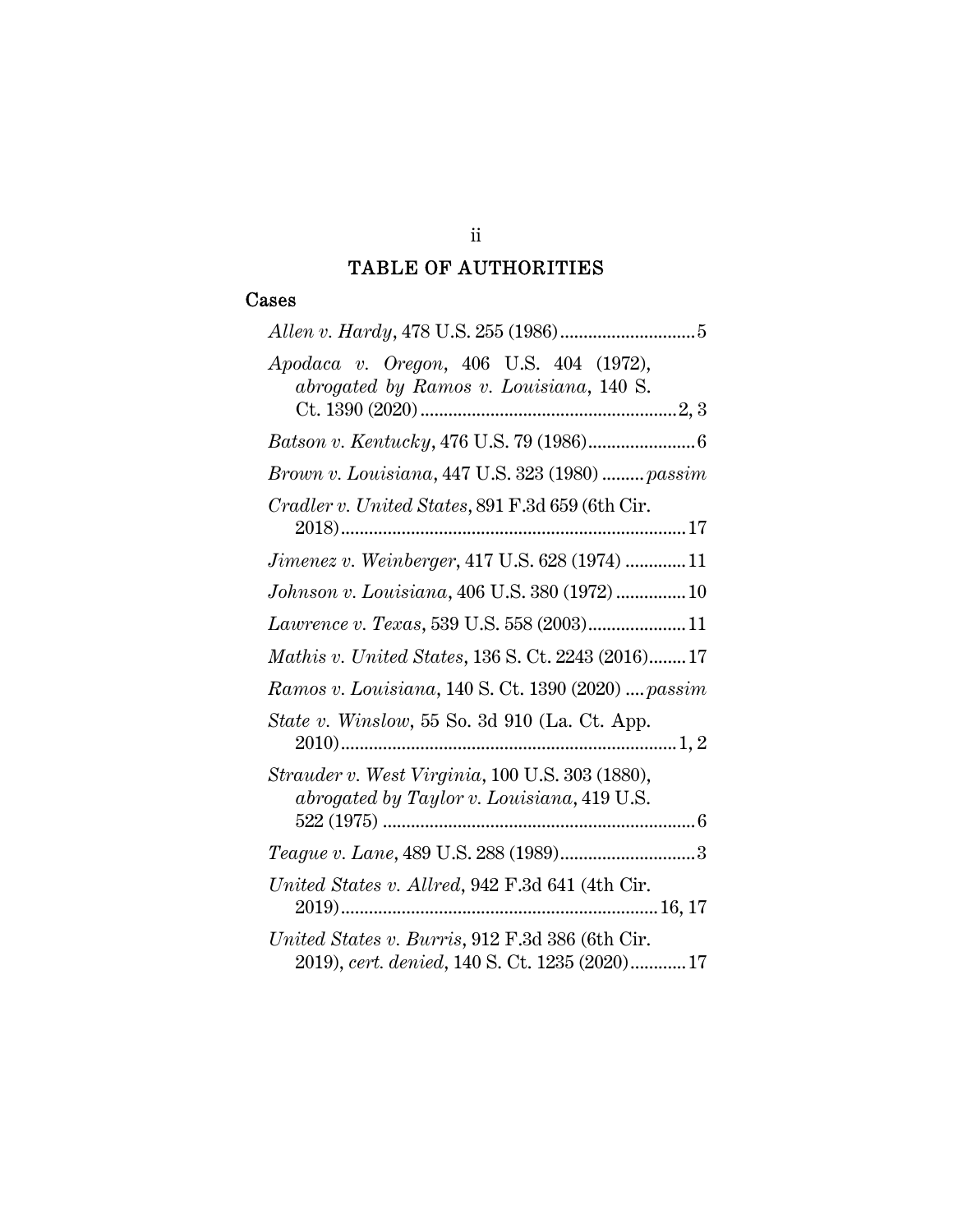## iii

| United States v. Davis, 875 F.3d 592 (11th Cir.       |
|-------------------------------------------------------|
| United States v. Mayo, 901 F.3d 218 (3d Cir.          |
| United States v. Rose, 896 F.3d 104 (1st Cir.         |
| United States v. Tavares, 843 F.3d 1 (1st Cir.        |
| Welch v. United States, 136 S. Ct. 1257 (2016)  4, 11 |
|                                                       |
|                                                       |

# Other Authorities

| Federal Judicial Caseload Statistics 2017,<br>United States Courts, https://www.uscourt<br>s.gov/statistics-reports/federal-judicial-cas                                                                                                        |  |
|-------------------------------------------------------------------------------------------------------------------------------------------------------------------------------------------------------------------------------------------------|--|
| Thomas H. Frampton, The Jim Crow Jury, 71                                                                                                                                                                                                       |  |
| Tana Ganeva, Pot Prisoners: Meet Five<br><i>Victims of the War on Drugs</i> , Rolling Stone<br>(Sept. 13, 2017), https://www.rollingstone.c<br>om/culture/culture-lists/pot-prisoners-mee<br>t-five-victims-of-the-war-on-drugs- $200055/$ 1, 2 |  |
| Reid Hastie et al., <i>Inside the Jury</i> (1983),<br>https://www.google.com/books/edition/Insi<br>de_the_Jury/nvdxta9lUgUC?hl=en&gbpv<br>=1&dq=reid+hastie+inside+the+jury&prin                                                                |  |
|                                                                                                                                                                                                                                                 |  |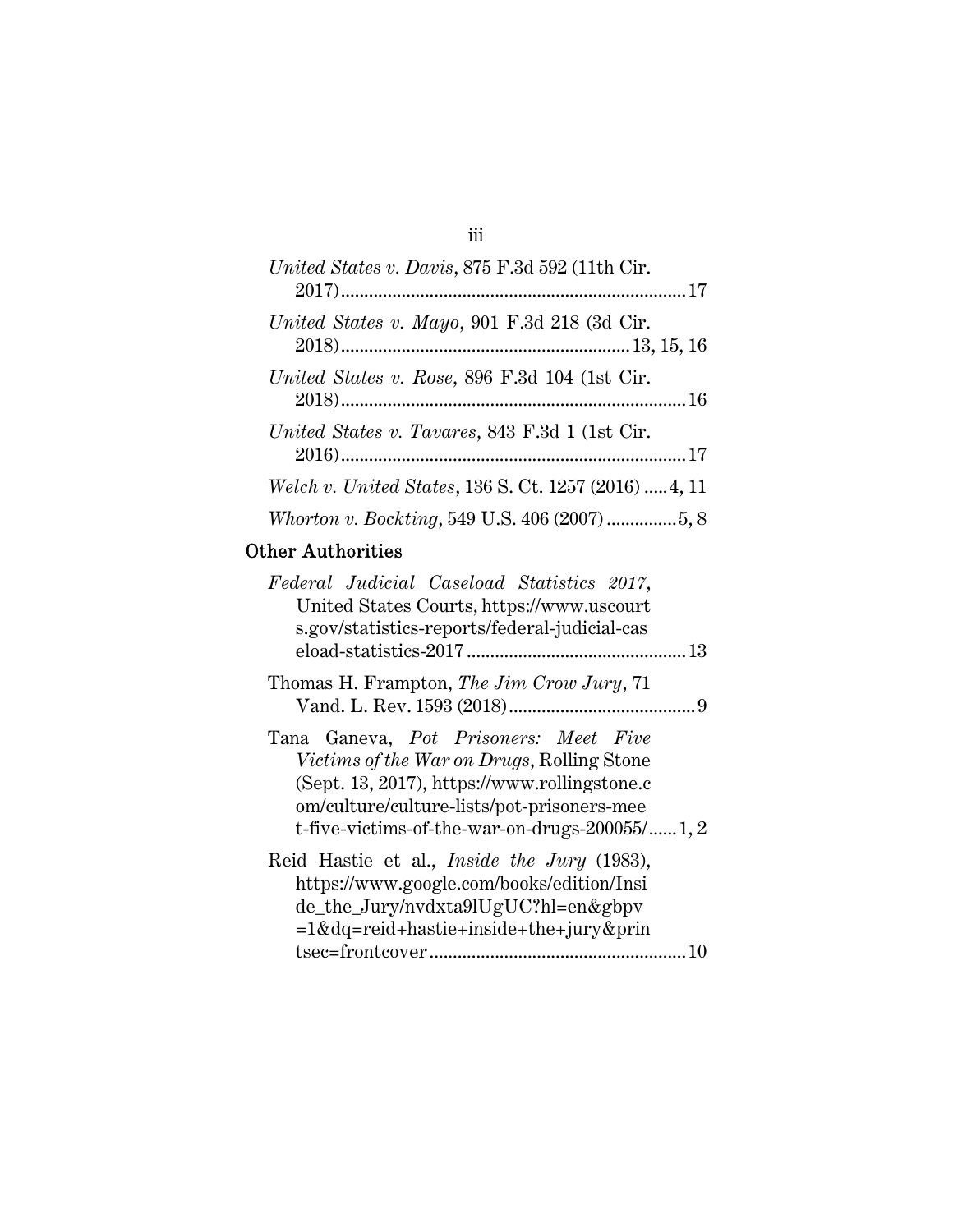|  |  | United States Sentencing Commission, |  |
|--|--|--------------------------------------|--|
|  |  | Sourcebook of Federal Sentencing     |  |
|  |  |                                      |  |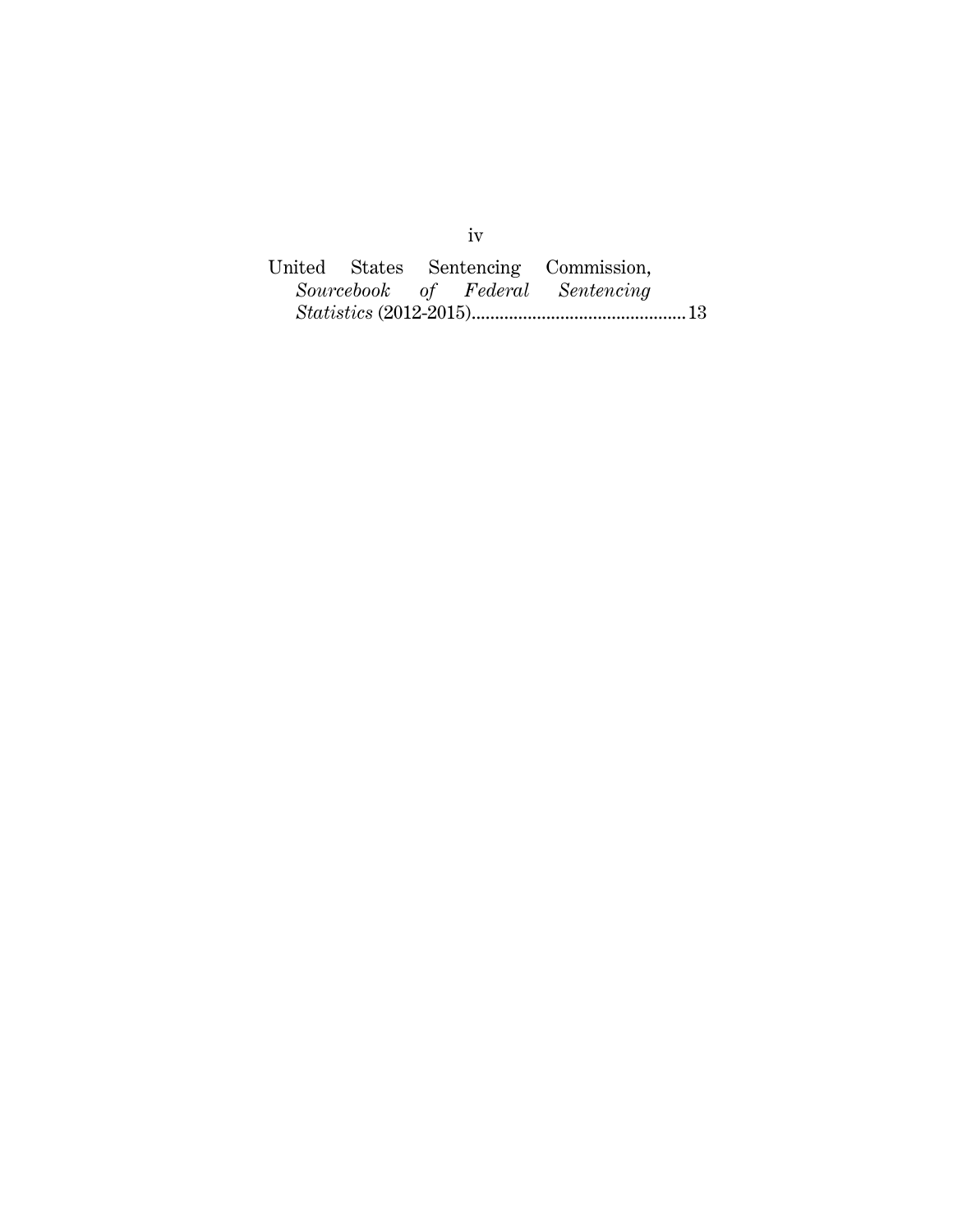## INTEREST OF *AMICUS CURIAE*<sup>1</sup>

The DKT Liberty Project was founded in 1997 to promote individual liberty against encroachment by all levels of government. The Liberty Project is committed to defending privacy, guarding against government overreach, and promoting every American's right and responsibility to function as an autonomous and independent individual. The Liberty Project espouses vigilance against government overreach of all kinds, but especially overreach that restricts individual civil liberties. The Liberty Project has filed briefs as *amicus curiae* in both this Court and in state and federal courts in cases involving constitutional rights and civil liberties.

The Liberty Project has a particular interest in this case based on its long-standing advocacy on behalf of Fate Vincent Winslow, a Black man who was arrested in September 2008 for acting as a middleman in a smallscale marijuana sale. Mr. Winslow subsequently was sentenced to life in prison by a non-unanimous jury in Louisiana that voted along racial lines. *See State v. Winslow*, 55 So. 3d 910, 913, 917 (La. Ct. App. 2010); Tana Ganeva, *Pot Prisoners: Meet Five Victims of the War on Drugs*, Rolling Stone (Sept. 13, 2017).<sup>2</sup>

<sup>1</sup> Blanket consents from both parties to the filing of *amicus* briefs have been filed with the Clerk. Pursuant to Rule 37.6, *amicus curiae* affirms that no counsel for a party authored this brief in whole or in part, and no person other than *amicus curiae* or its counsel made a monetary contribution to this brief's preparation or submission.

<sup>2</sup> URLs listed in table of authorities.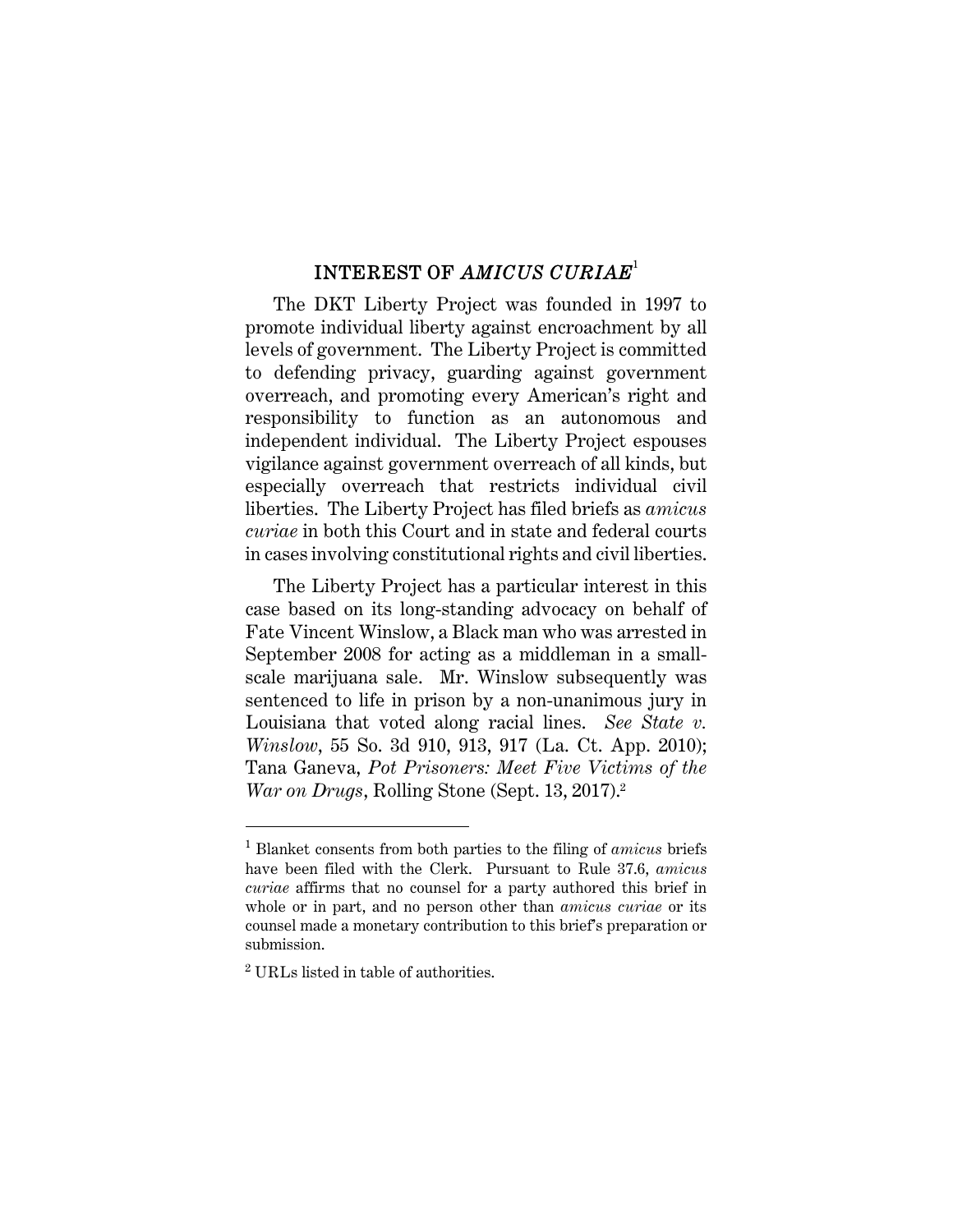Specifically, Mr. Winslow, who was then homeless, acted as a middleman in a \$20 marijuana sale at the request of an undercover police officer—a service for which he received \$5. *Winslow*, 55 So. 3d at 912-13. Mr. Winslow was sentenced to life in prison at hard labor without the possibility of parole, probation, or suspension for this \$5 service he provided.<sup>3</sup> *See id.* at 913. Mr. Winslow's jury consisted of 10 white jurors and two Black jurors. Both Black jurors voted to acquit him. *See* Ganeva, *supra*. However, because this Court had upheld Louisiana's practice of allowing convictions by non-unanimous juries as constitutional in *Apodaca v. Oregon*, 406 U.S. 404 (1972), *abrogated by Ramos v. Louisiana*, 140 S. Ct. 1390 (2020), the Louisiana appeals court upheld Mr. Winslow's conviction. *See* 55 So. 3d at 913; *see also id.* at 917 (citing *Apodaca*).

The DKT Liberty Project files this brief so that Mr. Winslow and others who are similarly situated may receive the benefit of this Court's decision in *Ramos v. Louisiana*, 140 S. Ct. 1390 (2020), that non-unanimous jury verdicts are unconstitutional.

<sup>3</sup> Mr. Winslow was sentenced under Louisiana's four strikes law because he had three prior nonviolent convictions: two unarmed robberies, one of which was committed when he was a minor, and possession of cocaine. *See Winslow*, 55 So. 3d at 915.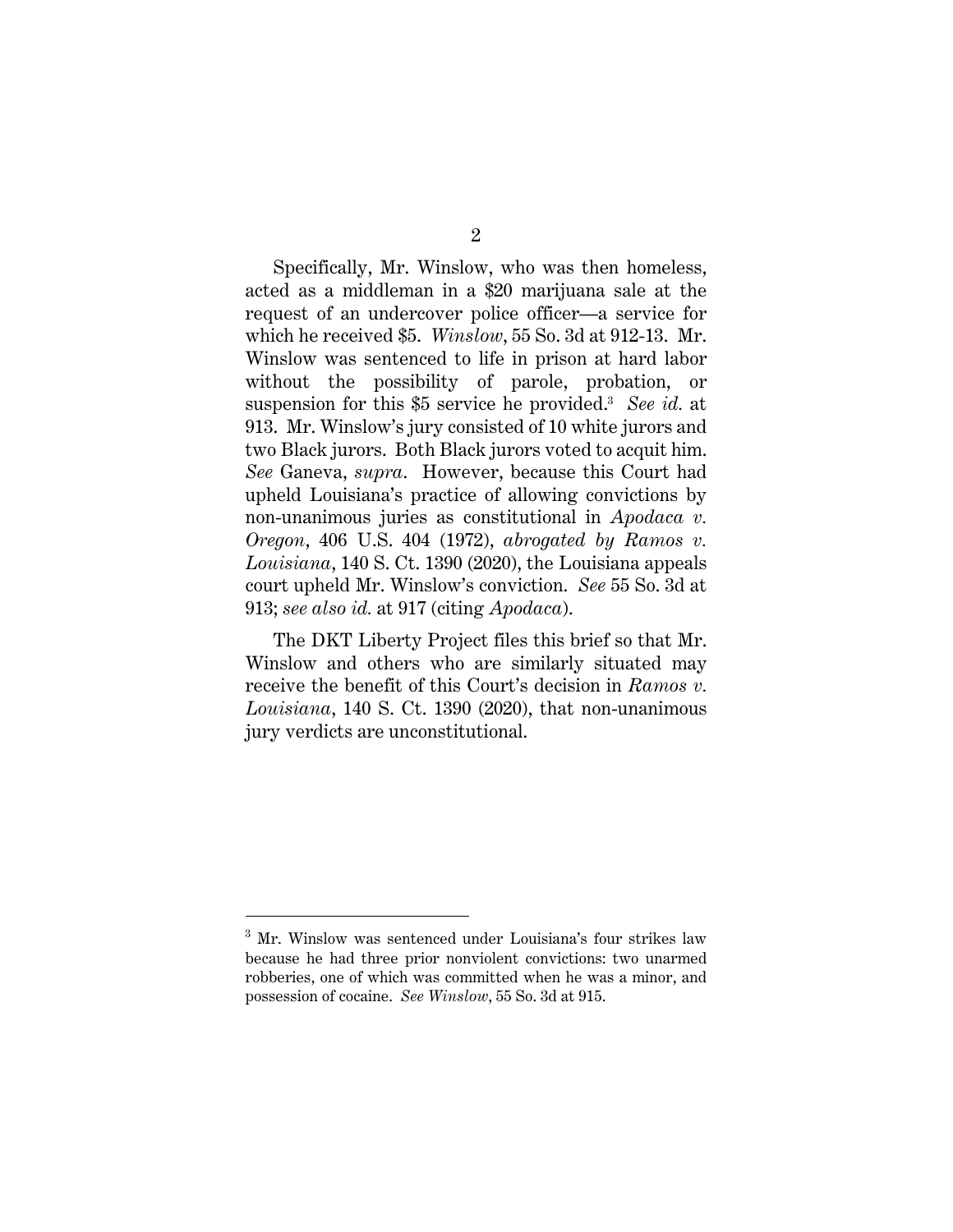#### SUMMARY OF ARGUMENT

Last Term in *Ramos v. Louisiana*, 140 S. Ct. 1390 (2020), this Court held that the Sixth Amendment required unanimous jury verdicts, despite the statements in *Apodaca v. Oregon*, 406 U.S. 404 (1972), to the contrary. The Court repudiated its prior decision in *Apodaca*, which it described as "unmoored . . . from the start" and as "sit[ting] uneasily with 120 years of preceding precedent." *Ramos*, 140 S. Ct. at 1405; *see also id.* at 1416 n.6 (Kavanaugh, J., concurring in part) (noting that a majority of the Court found that *Ramos* overruled *Apodaca*). *Ramos* thus realigned the Court's Sixth Amendment jurisprudence by overturning *Apodaca* and making clear that states are obligated to use unanimous juries.

For the reasons set forth by Petitioner, *Ramos* reaffirmed an "old rule" dictated by precedent that, under *Teague v. Lane*, 489 U.S. 288 (1989), applies retroactively to defendants who had exhausted all direct appeals at the time *Ramos* was decided, such as Mr. Winslow. *Amicus* writes separately, however, to suggest that, if the Court determines that *Ramos* announced a "new rule"—as Petitioner alternatively argues—the Court should reconsider the manner in which it balances the interests that underlie *Teague*'s exception for "watershed" rules of criminal procedure. In the three decades since *Teague*, this watershed exception has proven to carry less weight than the paper on which it was written. The Court's narrow definition of what may be considered watershed has foreclosed collateral relief in every case that has come before it. The Court should consider revisiting the watershed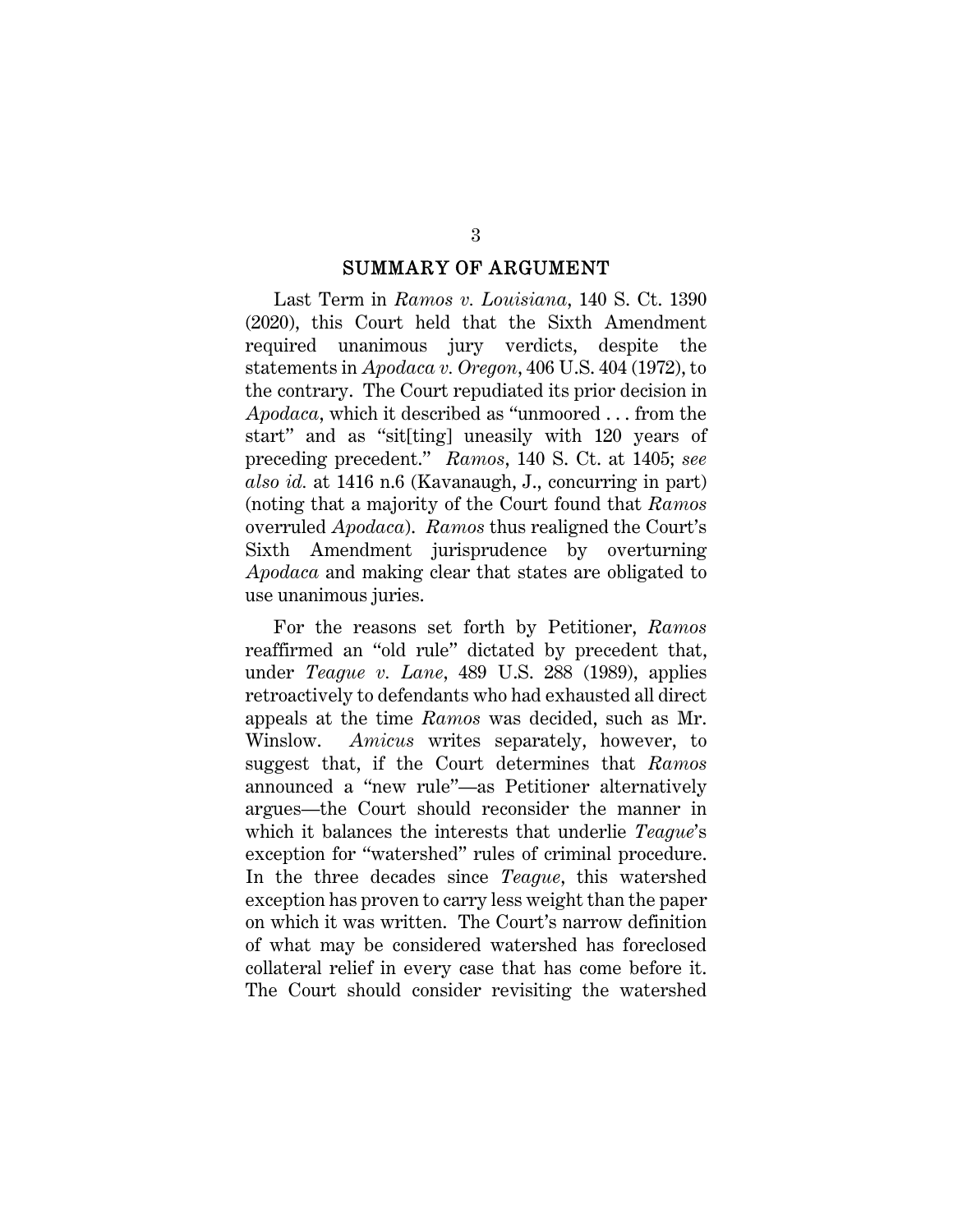exception to make clear that where a new rule replaces an old rule that was the product of discriminatory animus, the interests in accuracy and fundamental fairness of the criminal proceeding always outweigh the state interest in finality of a conviction. No state should have an interest in the finality of a conviction that is the product of a rule steeped in discriminatory animus.

*Amicus* also writes to stress that the practical impact of a retroactivity conclusion in this case will be minimal. The Court faced this calculus before in *Brown v. Louisiana*, 447 U.S. 323 (1980), when it decided to apply its rule barring non-unanimous six-member juries retroactively. Like *Brown*, this Court's *Ramos* decision implicates convictions arising out of only two states: Louisiana and Oregon. The number of second or successive petitions that would result from retroactive application of *Ramos* would be limited, and certainly substantially fewer than the number of collateral appeals that have resulted from the Court's more recent retroactivity decisions such as *Welch v. United States*, 136 S. Ct. 1257 (2016). Furthermore, the analysis required under a *Ramos*-based petition would be straightforward: courts would merely need to determine whether the defendant had been convicted by a nonunanimous jury. That is both the beginning and the end of the analysis.

For these reasons, as well as those set forth by Petitioner, this Court should conclude that the rule announced in *Ramos* is retroactively applicable.

4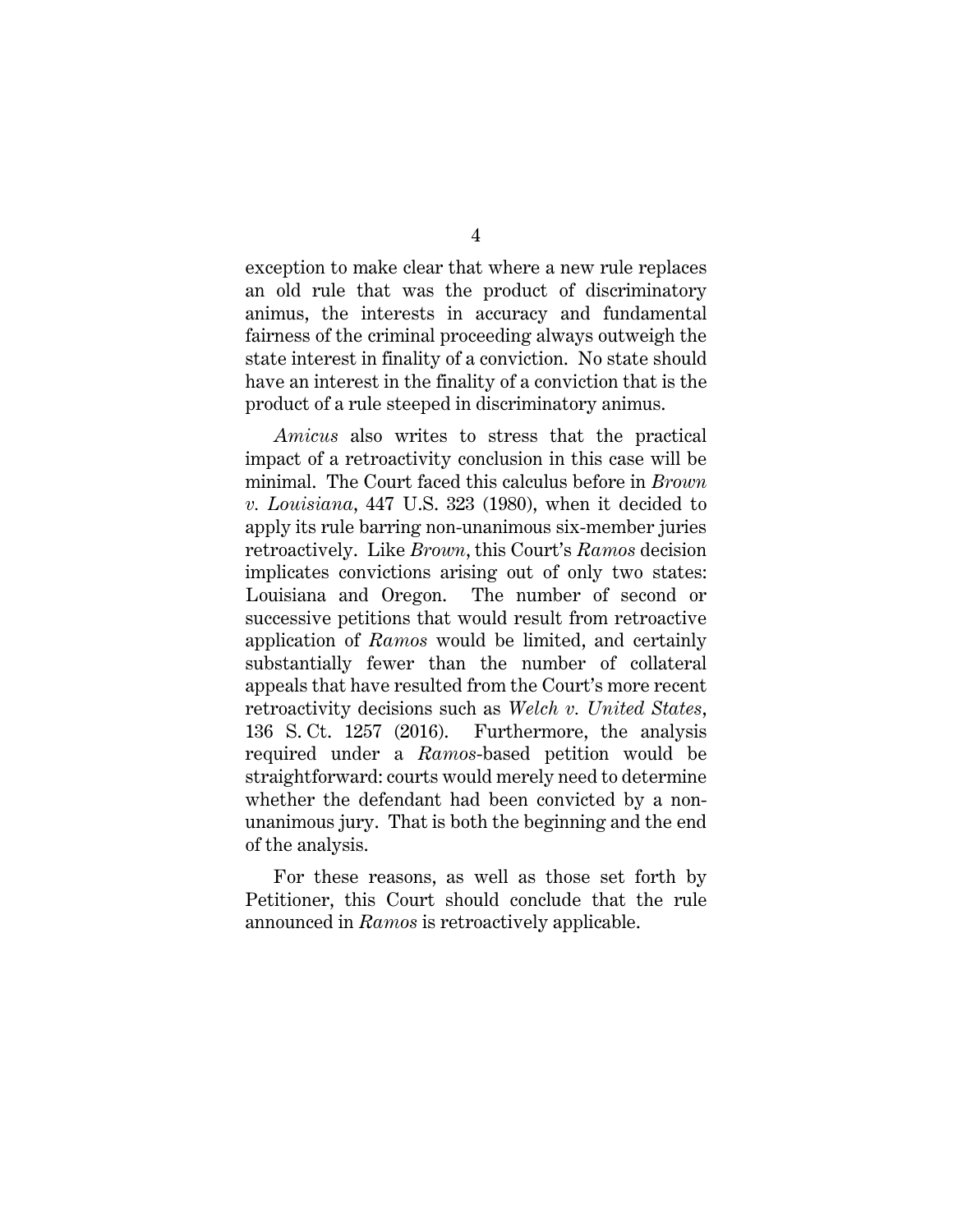#### ARGUMENT

## I. The Court Should Revisit *Teague*'s Watershed Exception to Cover New Rules that Replace Rules that Are the Product of Discriminatory Animus.

"[I]n the years since *Teague*, [this Court has] rejected every claim that a new rule satisfied the requirements for watershed status" and has stated that "it is unlikely that any such rules" have "yet to emerge." *Whorton v. Bockting*, 549 U.S. 406, 417-18 (2007) (internal quotation marks omitted). Rather than continue to recite that there are two exceptions to nonretroactivity under *Teague* when there is effectively only one, this Court should revisit *Teague*'s watershed exception. The Court should consider the application of the watershed rule to new rules that replace prior rules that are the product of discriminatory animus. Although *amicus* recognizes that the Court has—in cases prior to its *Teague* ruling—declined to retroactively apply rules replacing those rooted in discriminatory animus, *see, e.g.*, *Allen v. Hardy*, 478 U.S. 255 (1986) (refusing to apply *Batson* retroactively), such a consideration under *Teague* would better balance the interests at stake. A state cannot have an interest in the finality of a conviction that is the product of a rule adopted for discriminatory purposes.

### A. The Non-Unanimous Jury Rule Is the Product of Discriminatory Animus.

The non-unanimous jury rule at issue in this case is indisputably the product of discriminatory animus. As this Court observed in *Ramos*, delegates to the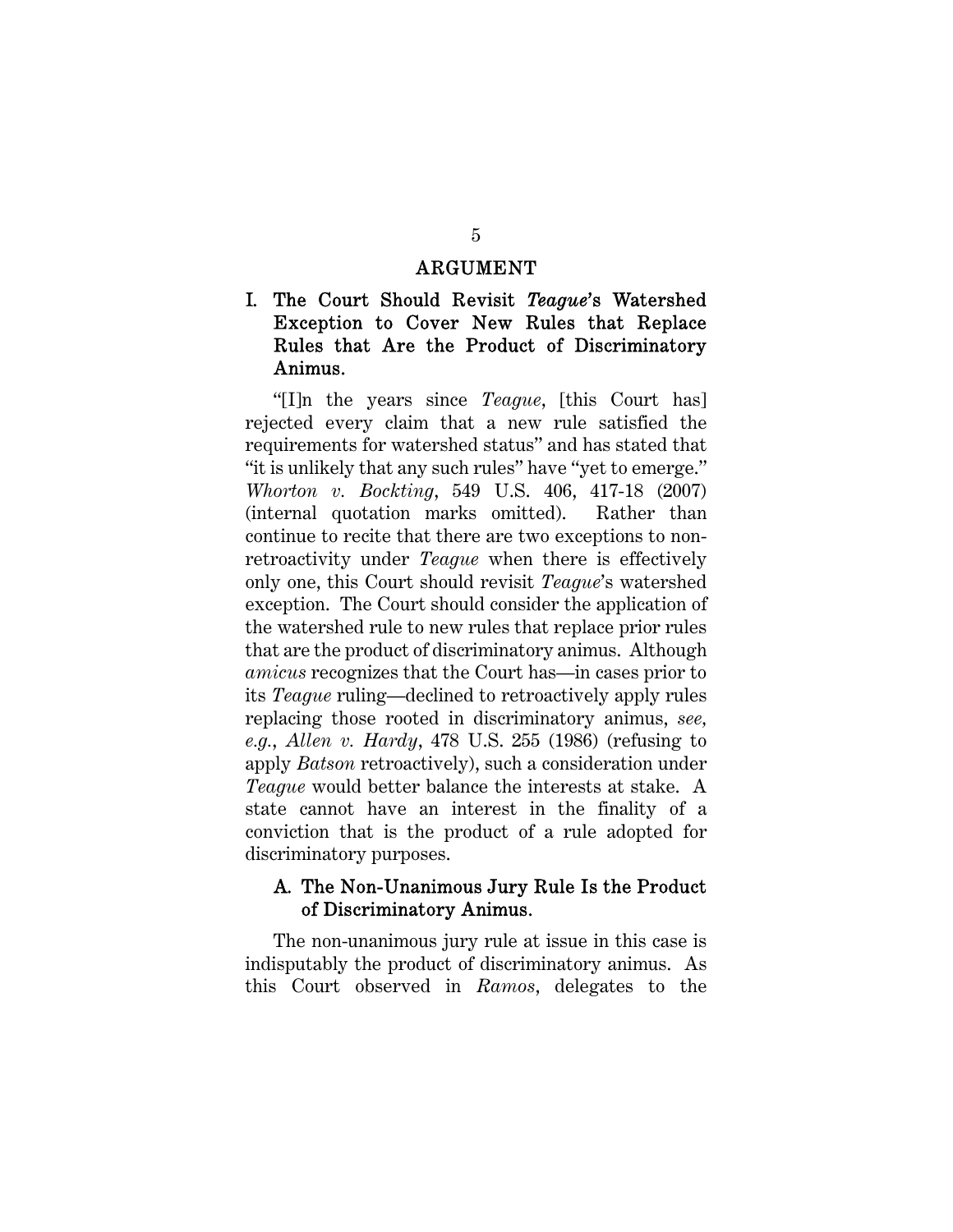Louisiana constitutional convention sanctioned 10-to-2 verdicts with the explicit goal of "'ensur[ing] that African-American juror service would be meaningless,'" and in Oregon the purpose was likewise "to dilute 'the influence of racial, ethnic, and religious minorities on Oregon juries.'" *Ramos*, 140 S. Ct. at 1394 (citations omitted). Louisiana's practice of allowing nonunanimous jury convictions was nothing more than a modern-day remnant of Jim Crow era policies designed to wield the criminal justice system as a weapon to oppress Black persons. Many individuals—especially Black persons—continue to suffer from the harm imposed by this unconstitutional practice, and those individuals cannot seek relief unless this Court rules that its decision in *Ramos* is retroactively applicable.

Given their discriminatory origins, rules such as the one *Ramos* invalidated actually impose *two* constitutional violations on defendants who are convicted under them. Specifically, as this Court has said time and time again, policies that are aimed at reducing the participation of Black jurors "den[y] a black defendant equal protection of the laws," *Batson v. Kentucky*, 476 U.S. 79, 85 (1986); *see also Strauder v. West Virginia*, 100 U.S. 303 (1880), *abrogated on other grounds by Taylor v. Louisiana*, 419 U.S. 522 (1975); *Ramos*, 140 S. Ct. at 1410 (Sotomayor, J., concurring in part) (suggesting that the history of racial animus underlying the use of non-unanimous juries violates the Equal Protection Clause). A defendant convicted by a non-unanimous jury, then, is not only subject to a rule that denies Sixth Amendment rights, but also to a rule that violates the Equal Protection Clause. Thus, the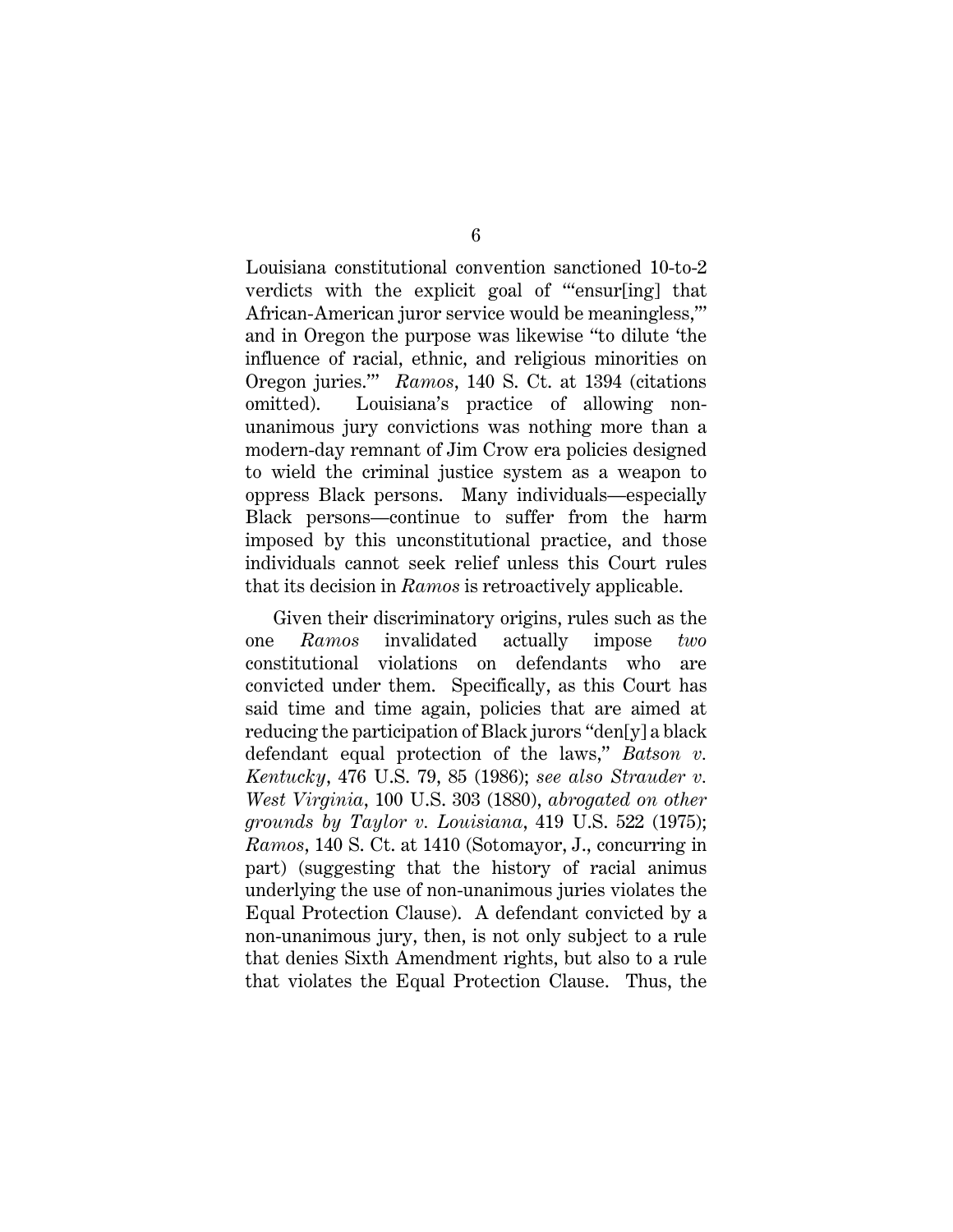defendant is the victim of a two-layer constitutional violation.

Given the racial composition of Louisiana, Black jurors are often heavily outnumbered by white jurors, and their voices are effectively silenced by sheer demographics. *See Ramos*, 140 S. Ct. at 1394 (majority opinion). Thus, Black defendants like Mr. Winslow who were convicted by predominantly white juries that were split on racial lines functionally face the same result as if those Black voices were not present on the jury at all. This not only denies Black defendants their constitutionally guaranteed right to the same robust jury trial as a white defendant, but also deeply undermines public confidence in the criminal justice system. *Cf. id.* at 1418 (Kavanaugh, J., concurring in part) (noting that continuing to allow non-unanimous juries could lead to a "perception of unfairness and raci[sm]. . . [that] undermines confidence in and respect for the criminal justice system").

In cases where Black jurors are vastly outnumbered by white jurors, the reduced voting power of Black jurors, combined with the fact that jurors in the majority are less likely to thoroughly engage with minority viewpoints, effectively silences the voice of the Black juror. *See Brown v. Louisiana*, 447 U.S. 323, 331-33 (1980). For this reason, when the Court previously faced the question of retroactive application of a new rule requiring unanimous verdicts by six-member juries in *Brown v. Louisiana*, it chose to apply the new unanimity requirement retroactively. As the *Brown* court noted, "a majority verdict requirement is far more effective in nullifying the potency of minority viewpoints than is the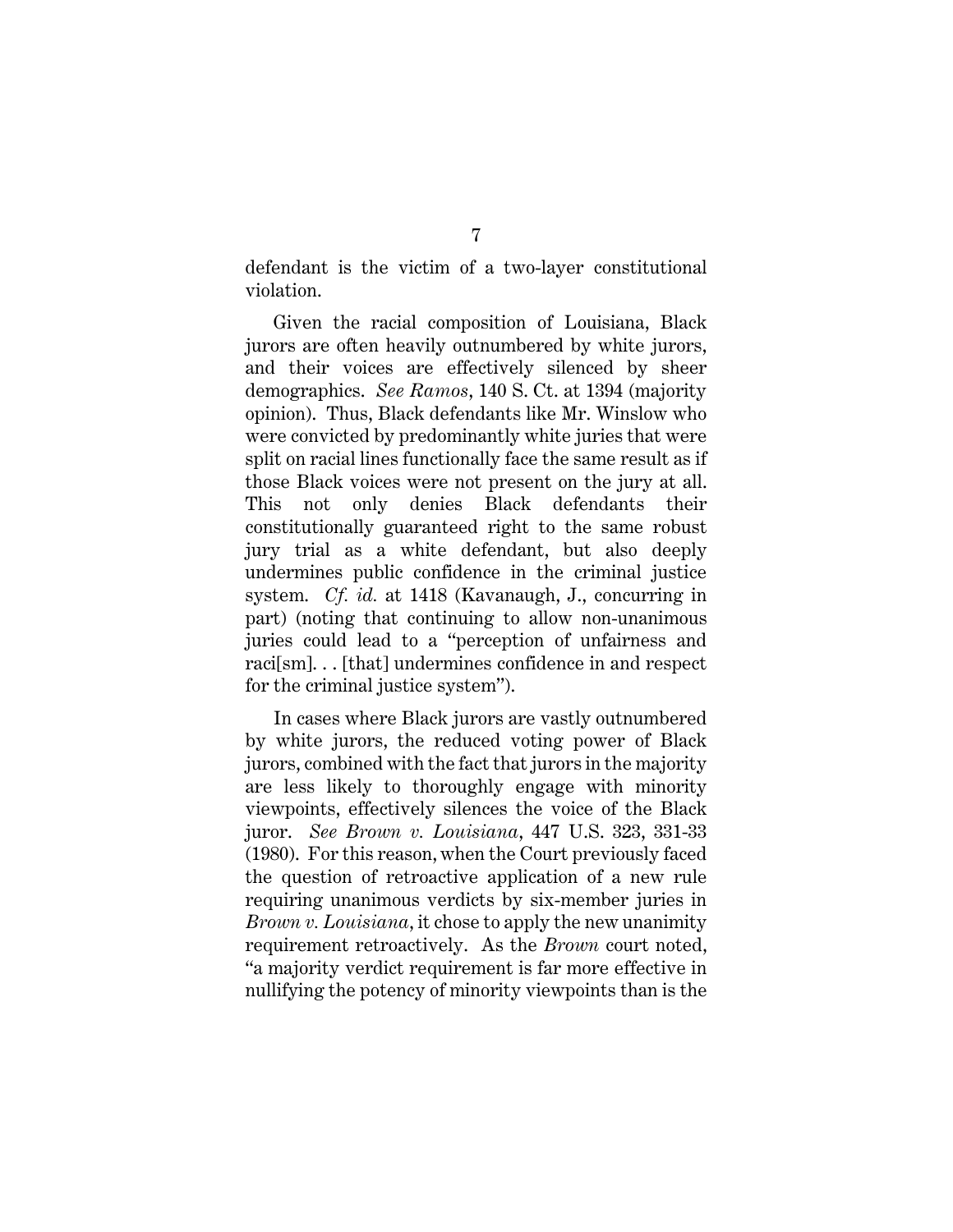outright reduction of a jury to a size equivalent to the majority that is allowed to agree on a verdict." *Brown*, 447 U.S. at 333 n.12 (quotation marks omitted).

The same concerns that supported the Court's decision in *Brown* support a retroactivity ruling in this case. And those same concerns demonstrate why *Teague*'s watershed exception—which does not appropriately take into consideration the racist underpinnings of unconstitutional rules—needs to be revisited. This Court should use this opportunity to revise its approach to retroactivity to account for new rules that replace rules that are the product of discriminatory animus.

## B. The Interests Underlying *Teague*'s Watershed Exception Support Retroactively Applying New Rules that Replace Rules that Are the Product of Discriminatory Animus.

The Court has set an extremely high bar to meet *Teague*'s watershed exception. Thus far, in every case in which it has been asked to apply the watershed exception, the Court has valued the state's interest in the finality of a conviction over the risks of inaccuracy and fundamental unfairness in the criminal proceeding. *See Whorton*, 549 U.S. at 417-18 (listing cases). But a state cannot have a legitimate interest in the finality of a conviction where that conviction was obtained—like Mr. Winslow's—through the use of a rule that is the product of discriminatory animus.

That a rule that is the product of discriminatory animus results in inaccurate and fundamentally unfair proceedings should be obvious, and is well-illustrated by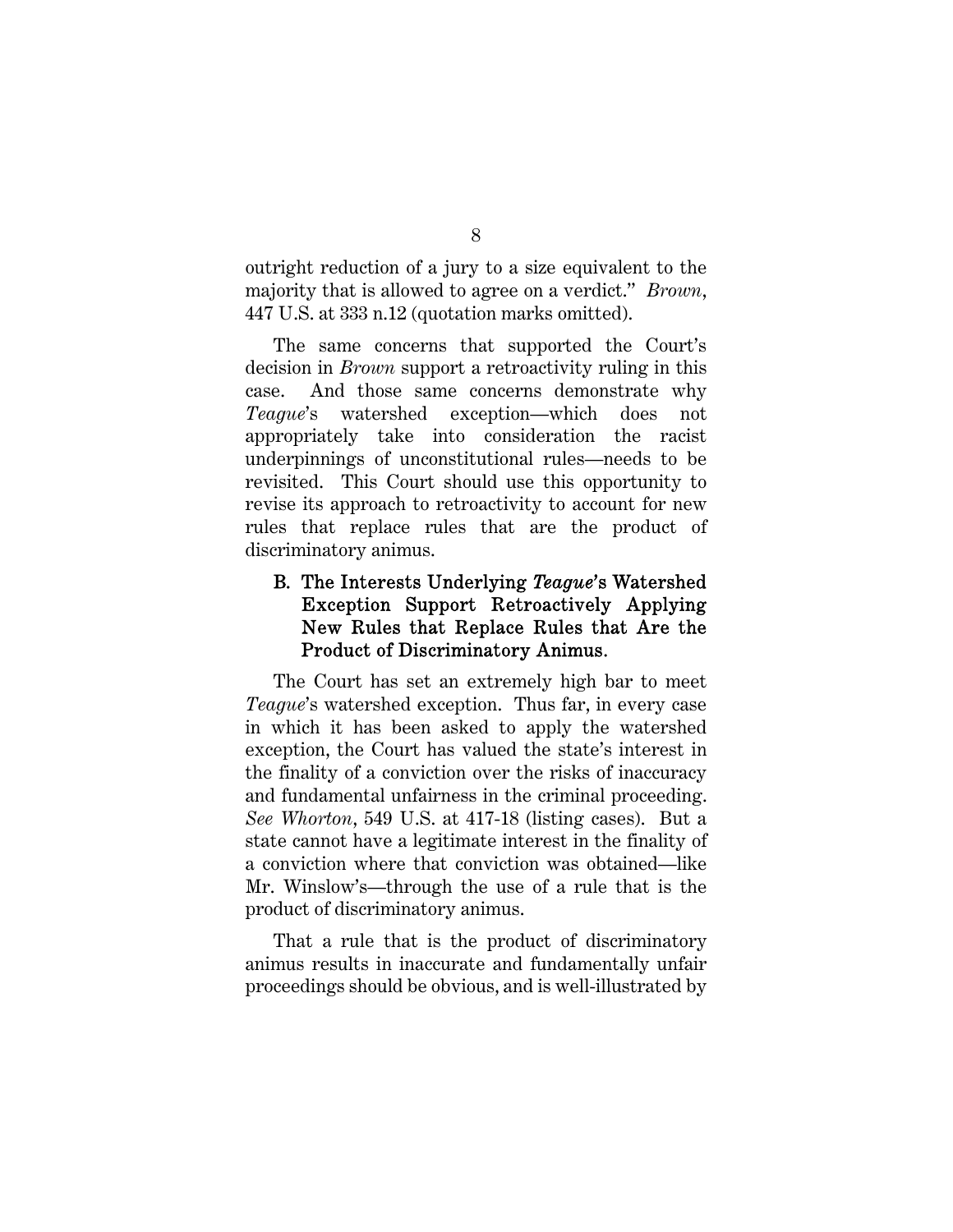the non-unanimous jury rule in this case. *First*, as to accuracy, because majority-rule jury verdicts reduce the role of holdout jurors, convictions by non-unanimous juries systematically carry a substantial risk of inaccuracy. When the doubts of a few jurors can be silenced, the state is not required to prove its facts to the same constitutionally required degree of rigor. This risk of inaccuracy is particularly heightened for Black defendants, as the non-unanimous jury requirement was designed to tilt the rules of criminal procedure specifically against them. And this risk is not merely theoretical. Before this Court interceded in *Ramos*, Black defendants were more than four times more likely to be convicted by non-unanimous juries than white defendants. *See* Thomas H. Frampton, *The Jim Crow Jury*, 71 Vand. L. Rev. 1593, 1639 (2018).

*Second*, as to fundamental unfairness, the Sixth Amendment's guarantee to trial by jury in criminal cases "ranks among the most essential: the right to put the State to its burden." *Ramos*, 140 S. Ct. at 1409 (Sotomayor, J., concurring in part). Louisiana's and Oregon's use of non-unanimous juries has historically systematically disadvantaged criminal defendants by reducing that burden. Because holdout jurors who harbor reasonable doubts about a defendant's guilt can be outvoted by a majority of jurors who believe the defendant to be guilty, the prosecution does not have to overcome the same burden to prove its case, and defendants are empirically more likely to be found guilty. This risk is particularly heightened for Black defendants, who by virtue of sheer demographics, often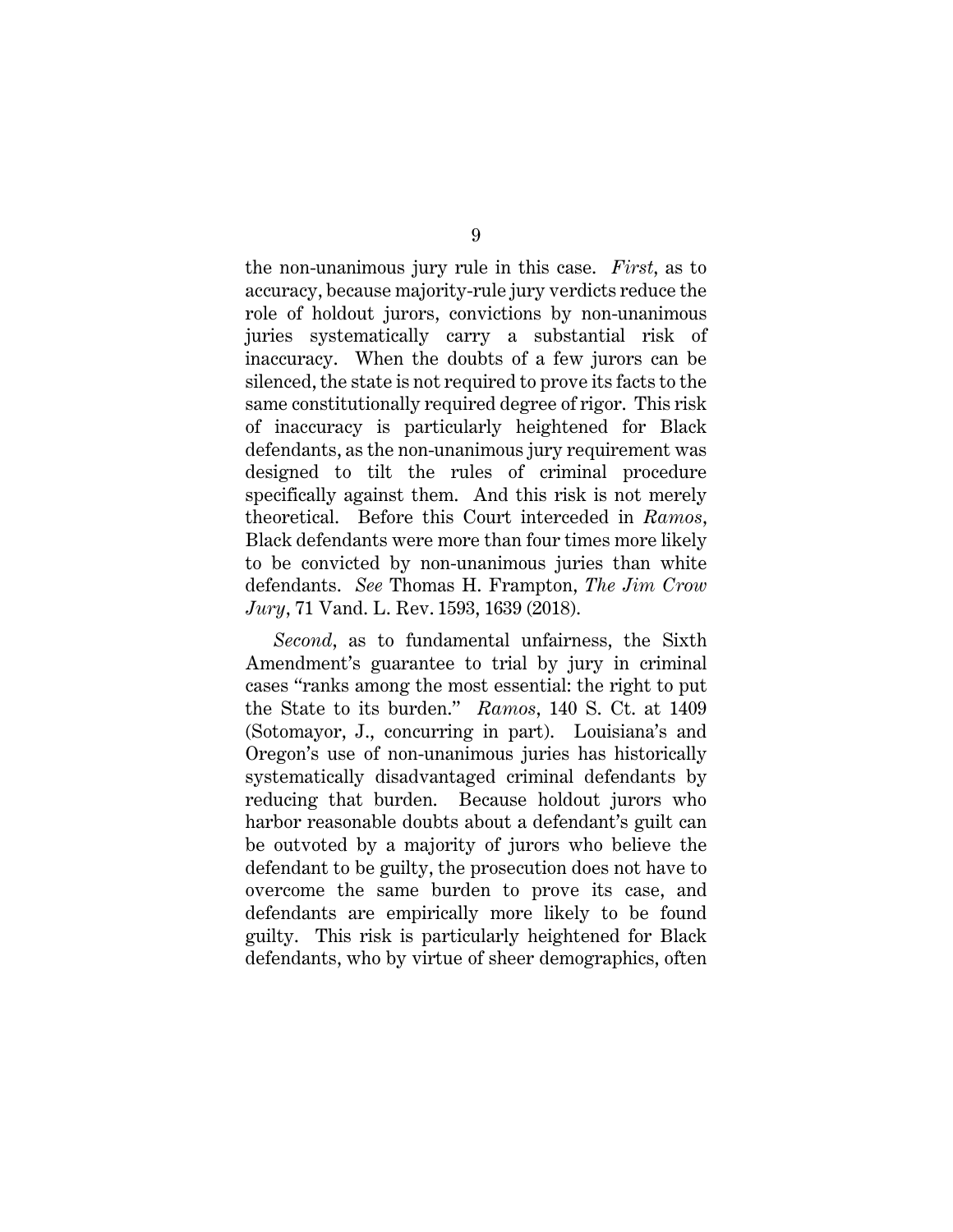face juries where white jurors vastly outnumber Black jurors.

Moreover, as Justice Brennan warned in his dissent in *Johnson v. Louisiana*, 406 U.S. 380 (1972), nonunanimous juries are likely to engage in less thorough deliberations. *See Johnson*, 406 U.S. at 388 (Brennan, J., dissenting). This decreases the likelihood that jurors who harbor reasonable doubt about the defendant's guilt will be able to convince the jury to acquit the defendant or to convict under a lesser offense. *See id.* Later empirical studies demonstrated the prescience of Justice Brennan's warning. It is well-documented that juries in majority rule jurisdictions are likely to deliberate for shorter periods of time and coalesce around a majority position more quickly, and jurors who are in the minority are less likely to speak. *See* Reid Hastie et al., *Inside the Jury* 173 (1983). Furthermore, jurors who are not required to reach unanimous agreement are less likely to view the deliberation process seriously. *See id.* at 119. As a result, the state is under less pressure to meet its burden of guilt beyond a reasonable doubt, and the likelihood of a conviction is increased, regardless of actual guilt.

The rule announced in *Ramos* thus addresses the interests underlying the watershed exception in avoiding inaccurate and fundamentally unfair proceedings. But importantly, in this case, there is nothing on the other side of the ledger. Although in all of its *Teague* jurisprudence to date, this Court has found the interests in accuracy and fundamental fairness to be outweighed by the state's interest in the finality of convictions, the state cannot credibly claim to have *any*

10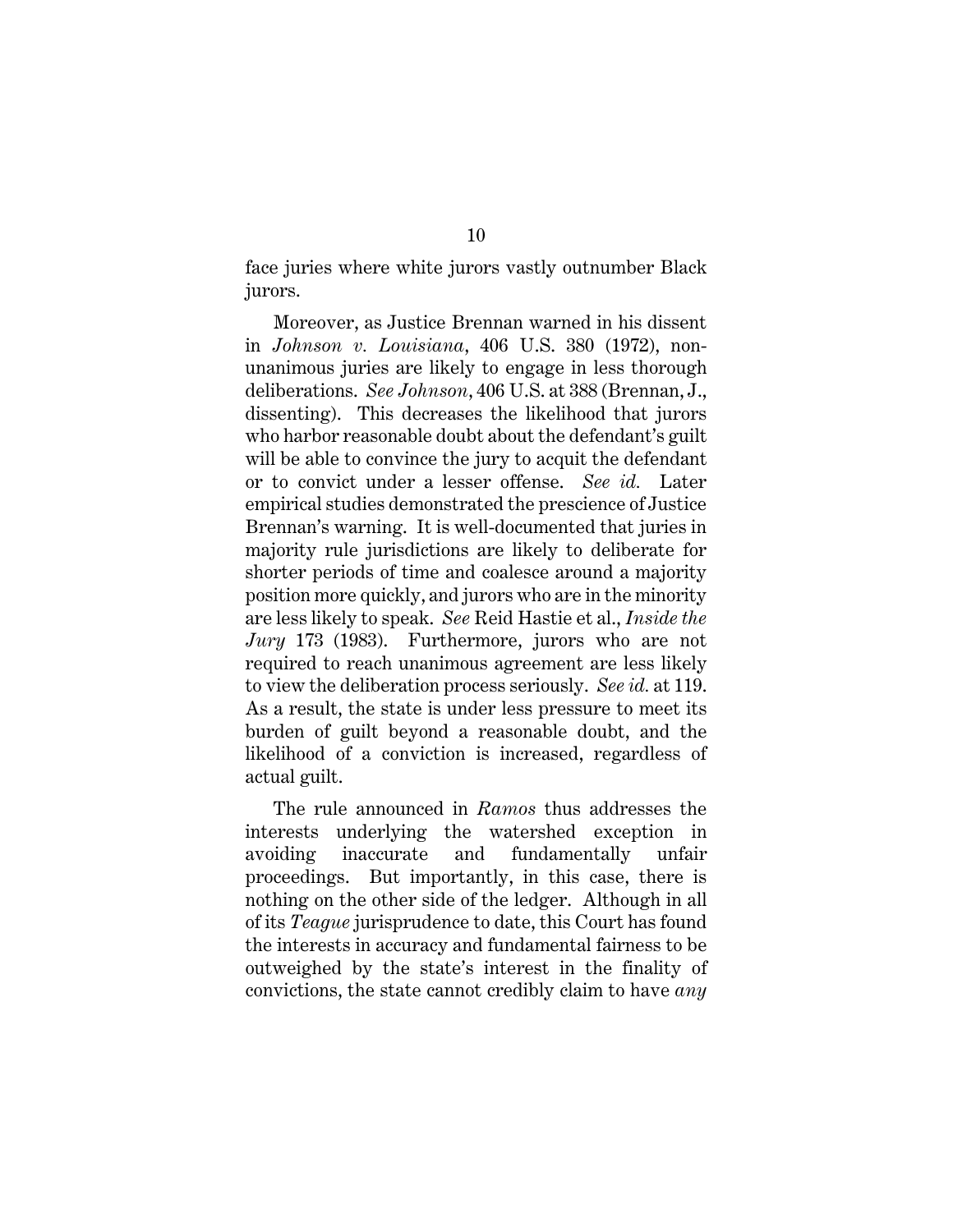legitimate interest in preserving convictions that are the product of a rule born of discriminatory animus. *See, e.g*., *Lawrence v. Texas*, 539 U.S. 558, 582 (2003) (O'Connor, J., concurring) ("a bare desire to harm [a] group, is an interest that is insufficient to satisfy [even] rational basis review under the Equal Protection Clause"); *Jimenez v. Weinberger*, 417 U.S. 628, 632 (1974) (finding no "legitimate state interest" in "discriminatory laws" (quotation marks omitted)). Because there is no legitimate state interest in the finality of a conviction that is the product of a discriminatory rule, there is nothing to outweigh the interests in accuracy and fundamental fairness. The Court should thus revisit the watershed exception and make clear that where—as here—a new rule replaces a rule that is the product of discriminatory animus, there should be a presumption of retroactivity.

## II. A Finding of Retroactivity Will Not, as a Practical Matter, Implicate Administrability Concerns in this Case.

Beyond being proper as a legal matter, retroactive application of *Ramos* would not cause any issues as a practical matter. A finding of retroactivity would not create an unmanageable backlog of second or successive habeas petitions in the lower courts, nor would those second or successive petitions raise the thorny, timeconsuming legal issues that previous retroactivity rulings have implicated. Specifically, while this Court's decision in *Welch v. United States*, 136 S. Ct. 1257 (2016), was certainly accurate, the aftermath of that decision included a nationwide influx of second or successive petitions being filed in the lower courts, and those

11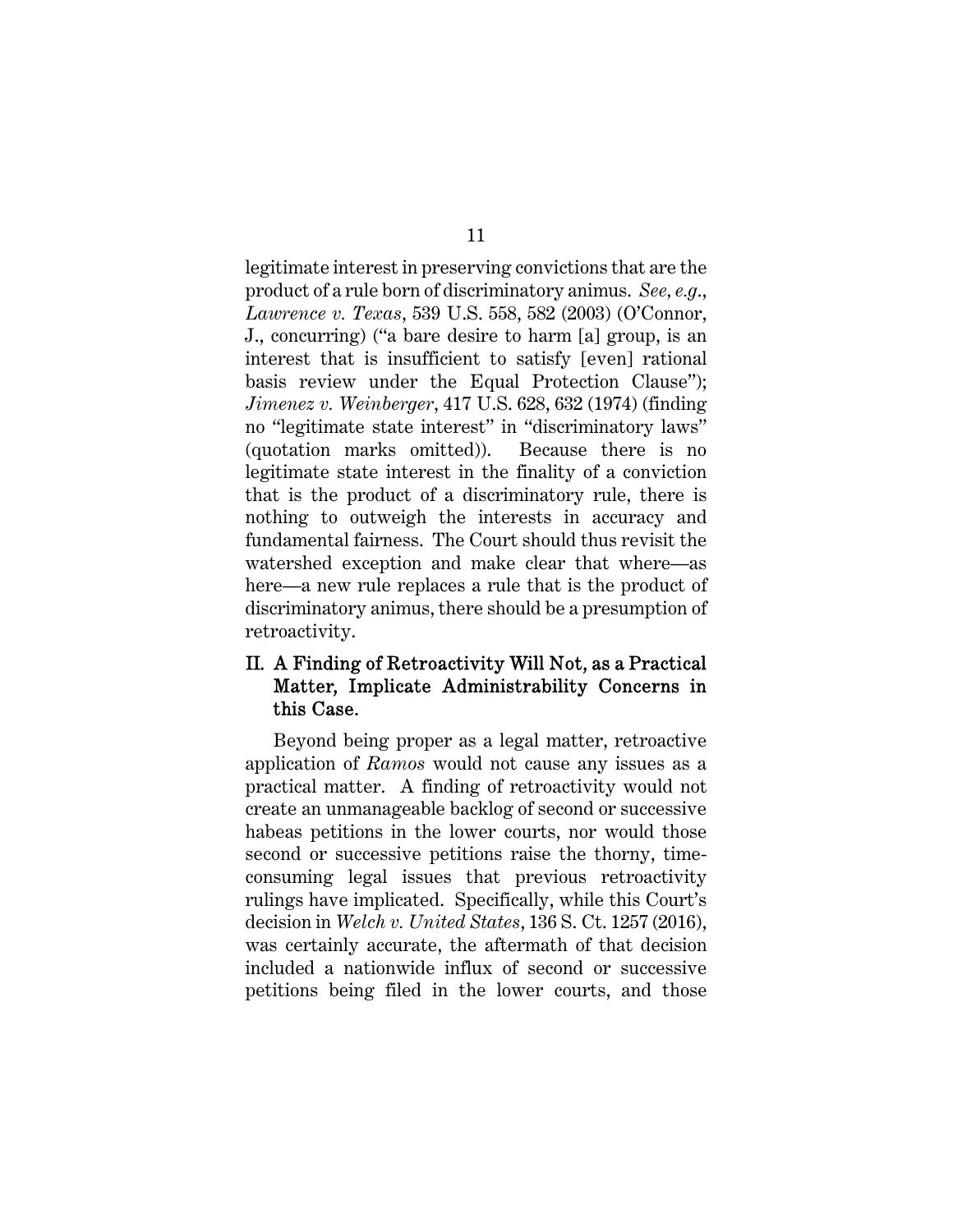petitions often implicated complex and myriad legal issues, including issues of state law.

A retroactivity ruling in this case will have no such effect, and the practical impact of this Court's previous retroactivity decisions, including those following *Welch*, should not dissuade this Court from finding retroactivity in this case. The universe of convictions implicated by a retroactivity ruling is small—only convictions arising in two states, and only those in which the guilty verdict was rendered by a non-unanimous jury. In addition, the legal question at issue in these petitions is simple: Was the petitioner convicted by a less-than-unanimous jury? If so, relief is warranted.

## A. A Finding of Retroactivity Would Not Open the Floodgates to Second or Successive Habeas Petitions.

A retroactivity ruling in this decision would not open the floodgates to a deluge of second or successive petitions. Practically speaking, a retroactivity ruling in this case would implicate only convictions—and only those by a non-unanimous jury—arising in Louisiana and Oregon, and perhaps a handful of convictions in Oklahoma (which ended its non-unanimous conviction practice over 40 years ago). Indeed, a plurality of this Court reached a similar conclusion in *Brown v. Louisiana*. Specifically, when retroactively applying a rule prohibiting non-unanimous six-member juries, the plurality reasoned that the retroactive application ruling affected a limited number of convictions both because the ruling impacted convictions in "only two States— Louisiana and Oklahoma" and, even then, "only those [convictions] in which it can be shown that the vote was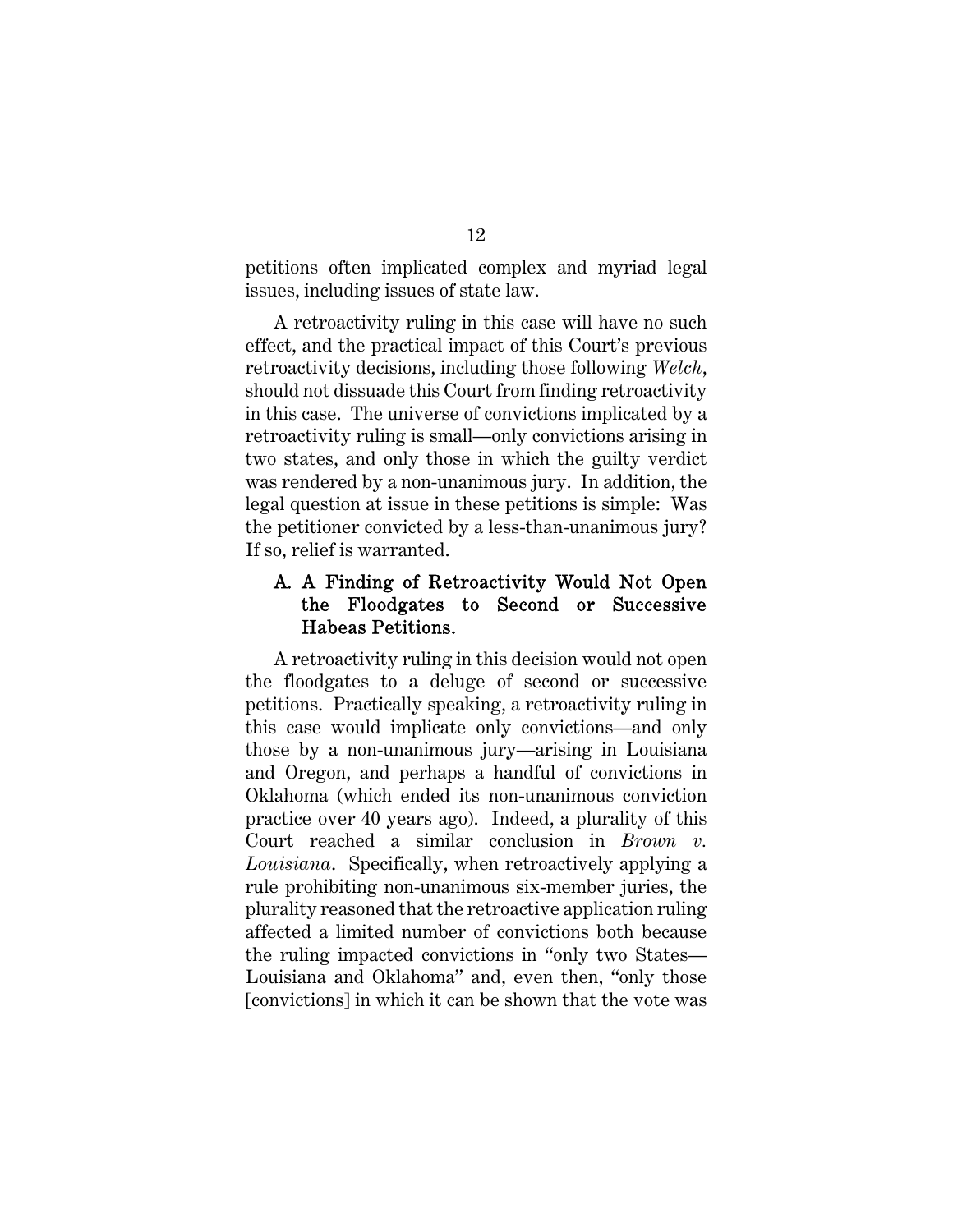in fact less than unanimous." *Brown*, 447 U.S. at 336-37 (plurality) ("Thus the number of persons who would have to be retried or released does not approach the magnitude involved in some of our previous cases."). The same is true here.

This small universe of individuals qualified to file second or successive petitions, were this Court to find retroactivity, pales in comparison to this Court's recent retroactivity decision in *Welch v. United States*, which had nationwide implications for those whose sentences were enhanced under the Armed Career Criminal Act ("ACCA"), which numbered between over 400 and over 600 offenders per year between 2012 and 2015. U.S. Sentencing Comm'n, *Sourcebook of Federal Sentencing Statistics*, tbl. 22 (2012-2015). And, indeed, following this Court's 2016 decision in *Welch*, "original proceedings" filed in Courts of Appeals "jumped 138 percent to 13,391," which the United States Courts Administrative Office attributed to this Court's decision in *Welch*. *See Federal Judicial Caseload Statistics 2017*, U.S. Courts ("The[se] original proceedings were filed after the Supreme Court of the United States held in *Welch v. United States* that its earlier ruling in *Johnson v. United States* . . . applied retroactively . . . ."); *see also United States v. Mayo*, 901 F.3d 218, 220 (3d Cir. 2018) (noting the "many second or successive [petitions] for postconviction relief under 28 U.S.C. § 2255 that have been filed in the wake of the Supreme Court's decision in *Johnson v. United States*").

This Court should not view *Welch*'s impact on the federal judicial system as a warning against ruling for retroactivity in this case. The universe of convictions

13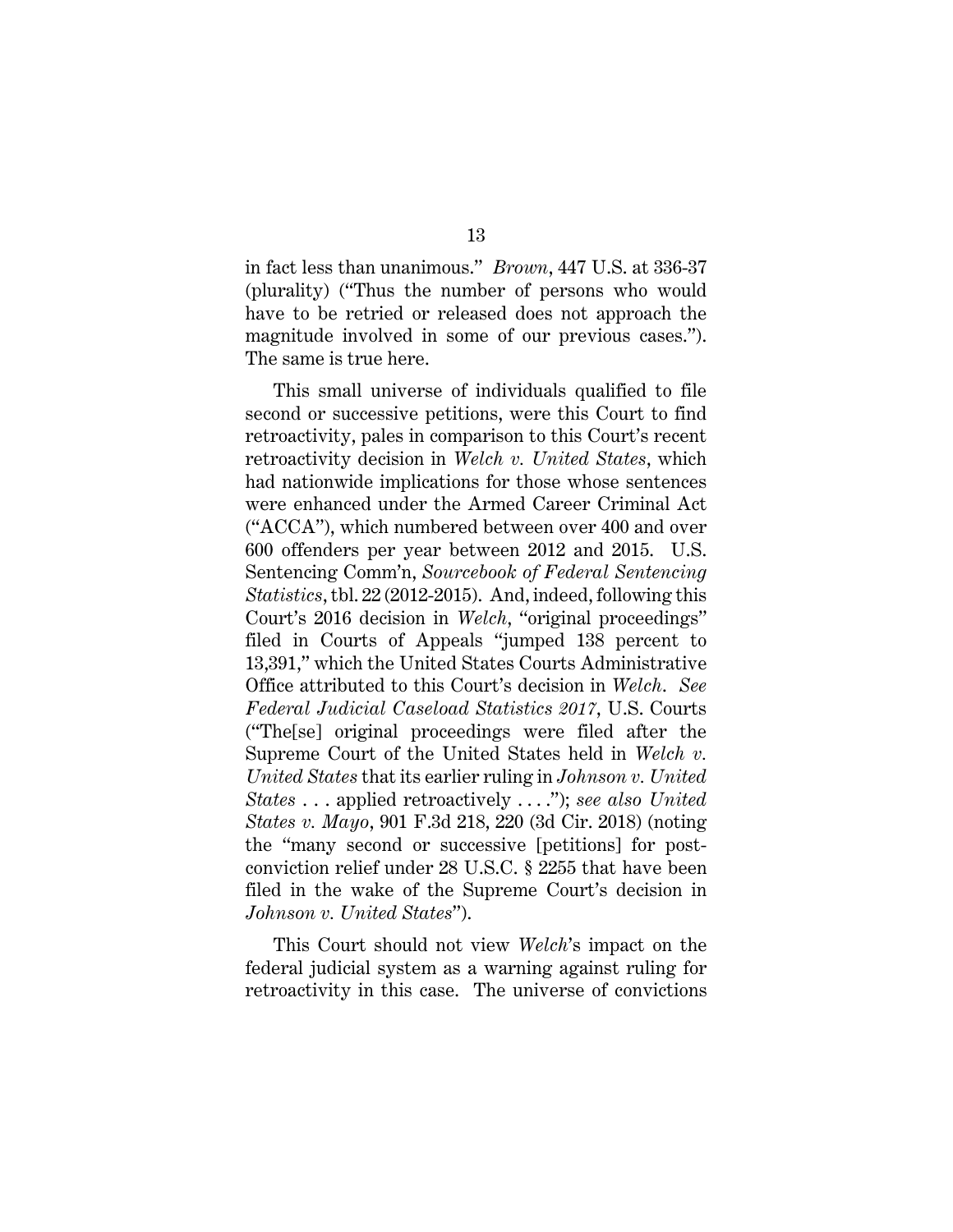impacted by a retroactivity ruling is limited and, as described below, the legal issues implicated by those petitions are simple. For the same reason a plurality of this Court concluded in *Brown v. Louisiana* that the court system would not be overwhelmed following a retroactivity ruling impacting only Louisiana and Oklahoma, a retroactivity ruling in this case would impact only a limited number of those currently incarcerated in Louisiana and Oregon. A retroactivity ruling most certainly would not open the floodgates to a nationwide deluge of second or successive petitions.

## B. Not Only Will the Number of Impacted Individuals Be Fewer, the Issues Their Petitions Present Will Be Far Simpler.

In addition to not opening the floodgate of petitions, a retroactivity ruling in this case also will not require lower courts to untangle thorny and complex legal issues to determine whether relief is warranted. Again, a plurality of this Court already has made this clear, concluding that "disruption to the administration of justice" was minimal when finding retroactive a decision holding unconstitutional non-unanimous six-member juries. *Brown*, 447 U.S. at 336-37. The ease with which lower courts will be able to determine whether these petitions present meritorious claims stands in stark juxtaposition to the tangled and time-consuming issues implicated by this Court's recent retroactivity conclusion in *Welch.* This Court should not be concerned that the administrability issues some assert *Welch* caused would be implicated by a retroactivity ruling in this case.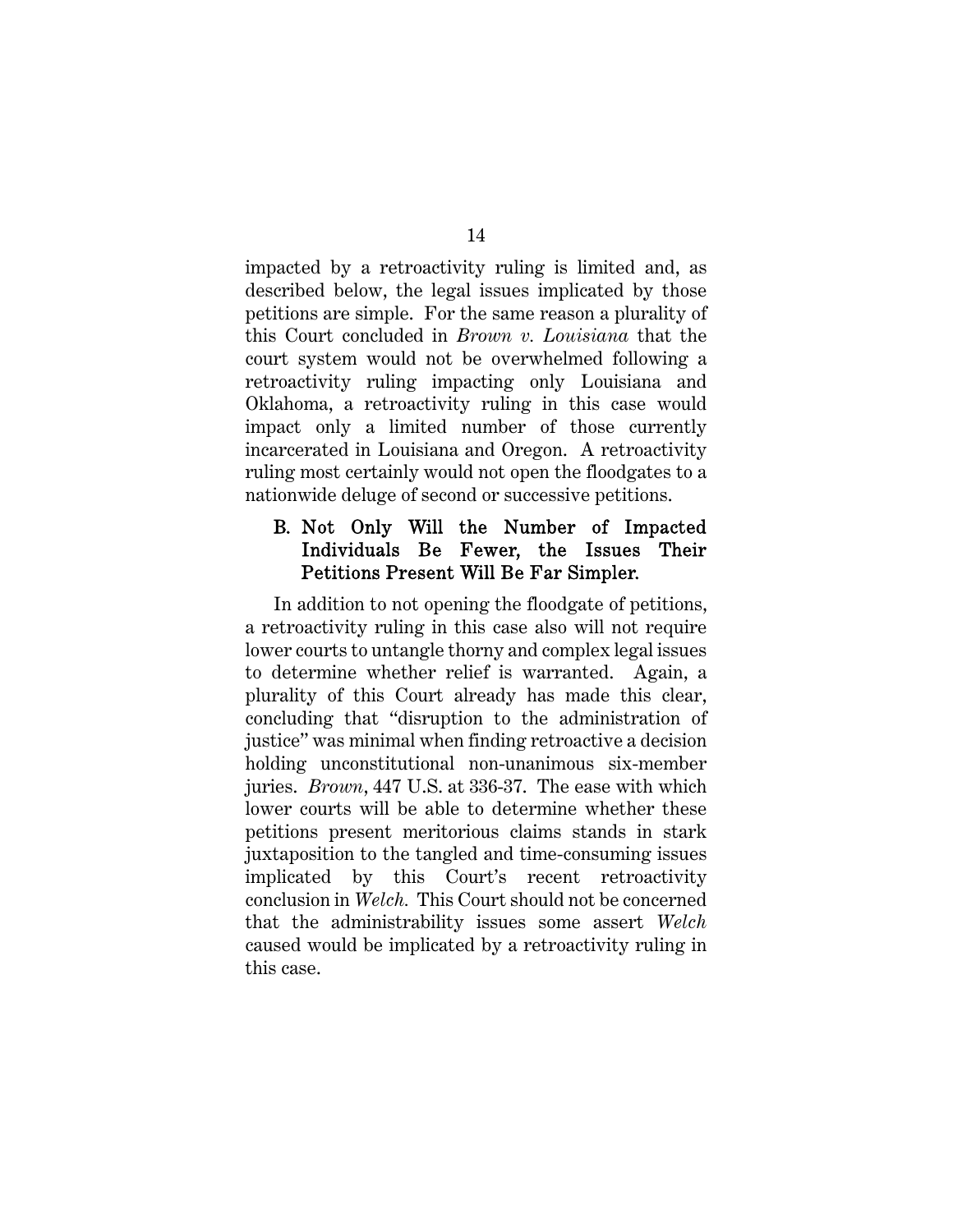Specifically, *Welch*'s retroactivity ruling led to the filing of second or successive petitions raising various complicated legal issues, which required looking at various state statutes and state case law interpreting them. As background, this Court in *Welch* concluded that its decision in *Johnson*—striking down the ACCA's residual clause—was retroactive. As a result, and as noted above, imprisoned individuals nationwide filed second or successive petitions under § 2255, asserting that their sentences had been enhanced under the ACCA based only on the residual clause.

Those second or successive petitions made arguments along these lines: The ACCA provides a mandatory minimum sentence for defendants convicted of being felons in possession who have at least three previous convictions for violent felonies or serious drug offenses. At least one of the petitioner's prior convictions, the petitioner's argument would go, qualified as a "violent felony" under only the ACCA's now-invalid residual clause. *See, e.g.*, *Mayo*, 901 F.3d at 220.

To determine whether the petitioner's argument was correct, then, the court had to determine whether the underlying felony at issue nevertheless qualified as a crime under the ACCA's "elements clause," meaning the crime had "as an element the use, attempted use, or threatened use of physical force against the person of another."<sup>4</sup> *Id.* at 225 (internal quotation marks omitted).

<sup>4</sup> While the ACCA also defines a violent felony as "burglary, arson, or extortion, involves the use of explosives, or otherwise involves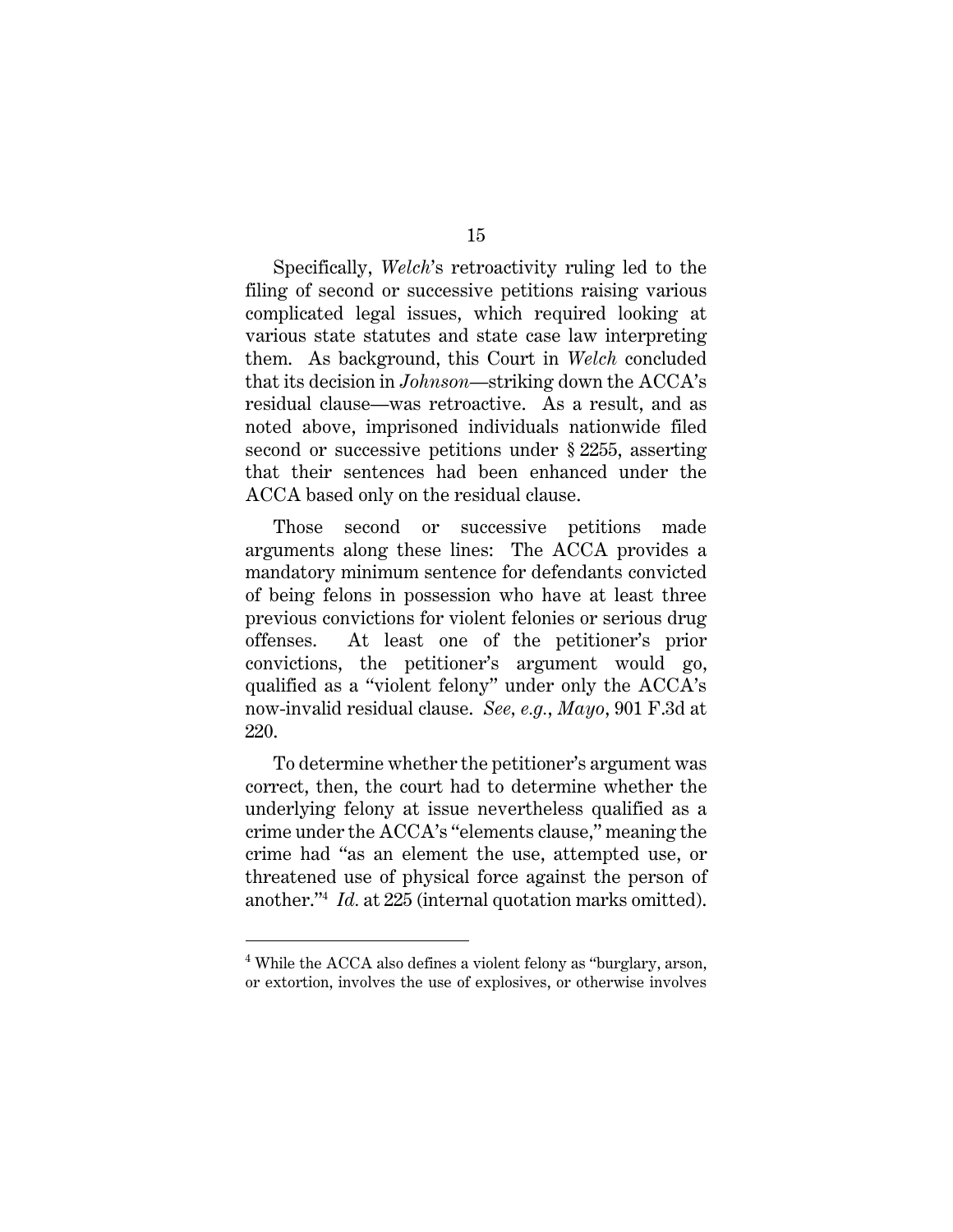And to make that determination—and therefore resolve whether the underlying felony remained a "violent felony" for purposes of the ACCA enhancement—the court undertook what often turned into a six-step approach. The court (1) located the (usually) state statute of conviction, and (2) determined whether, under the "categorical approach," the least of the acts criminalized under that statute implicated the elements clause; that is, whether the least of the acts criminalized involved "the use, attempted use, or threatened use of [physical] force [against another person]." *United States v. Rose*, 896 F.3d 104, 107 (1st Cir. 2018); *Mayo*, 901 F.3d at 224-25.

If, however, there were multiple ways to commit that state law crime, the court (3) then had to employ the "modified categorical approach," under which the court looked at judicial records, such as the plea colloquy, to determine which crime in the statute formed the basis of the state conviction. *Mayo*, 901 F.3d at 225. The court then (4) determined—based on those underlying judicial records—which statutory phrase the defendant was necessarily convicted under. *Id.*

After making that determination, the court (5) returned to the categorical approach to ascertain the least of the acts that statutory phrase criminalized. *Id.*; *United States v. Allred*, 942 F.3d 641, 647-48 (4th Cir. 2019). Finally, the court (6) determined whether that

conduct that presents a serious potential risk of injury to another," the following discussion focuses on only the application of the elements clause, which frequently was the clause at issue following *Johnson*.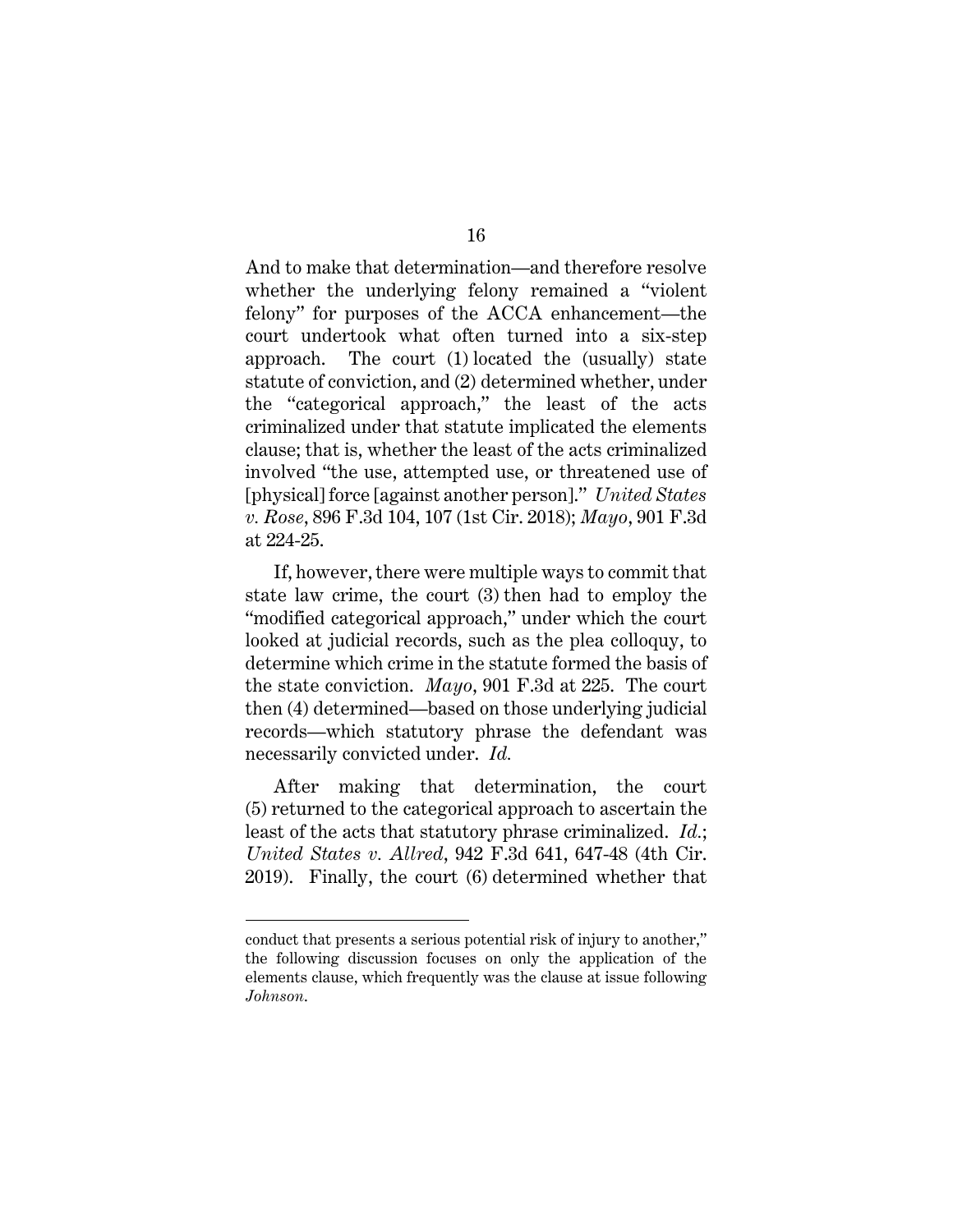least of the acts includes "the 'use, attempted use, or threatened use of physical force against another person'" as required under the ACCA's elements clause. *Allred*, 942 F.3d at 648.

This six-step process was, and still is, no easy undertaking, as even members of this Court have acknowledged. *See, e.g.*, *Mathis v. United States*, 136 S. Ct. 2243, 2266 (2016) (Breyer, J., dissenting) (calling the modified categorical approach "an impossibly difficult task"); *id.* at 2268 (Alito, J., dissenting) (describing the modified categorical approach as requiring "sentencing judges to delve into pointless abstract questions").<sup>5</sup> Indeed, as one judge pointed out, "[w]hatever the merits of this [categorical and modified categorical] approach, accuracy and judicial efficiency are not among them." *Cradler v. United States*, 891 F.3d 659, 672 (6th Cir. 2018) (Kethledge, J., concurring); *see also United States v. Davis*, 875 F.3d 592, 604 (11th Cir. 2017) ("[T]he true facts matter little, if at all, in this odd area of the law.").

<sup>5</sup> *See also United States v. Tavares*, 843 F.3d 1, 19 (1st Cir. 2016) ("The result [of the categorical approach] is a Rube Goldberg jurisprudence of abstractions piled on top of one another in a manner that renders doubtful anyone's confidence in predicting what will pop out at the end."); *United States v. Davis*, 875 F.3d 592, 595 (11th Cir. 2017) (describing the categorical approach as sending the court "down the rabbit hole" to "a pretend place in which a crime that the defendant committed violently is transformed into a nonviolent one because other defendants at other times may have been convicted, or future defendants could be convicted, of violating the same statute without violence"); *United States v. Burris*, 912 F.3d 386, 407 (6th Cir. 2019) (Thapar, J., concurring) (describing the categorical approach as "baffling"), *cert. denied*, 140 S. Ct. 1235 (2020).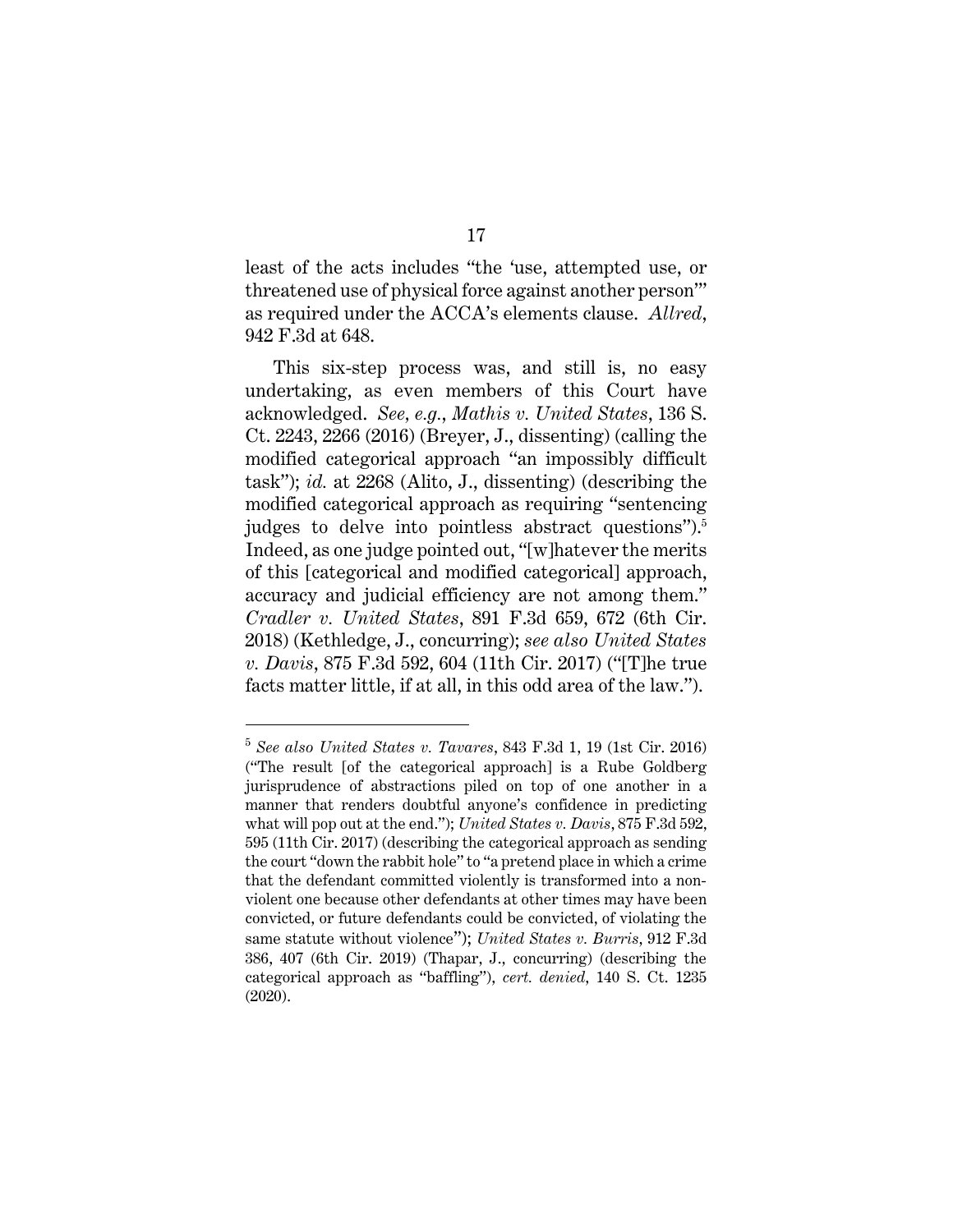This frustration that followed *Welch* is not implicated by a finding of retroactivity in this case. Here, second or successive petitions raising *Ramos*'s unanimity requirement will require lower courts to engage in only a simple one-step exercise. Courts confronted with a second or successive petition, based on *Ramos*'s rule, must simply determine whether the jury unanimously reached a guilty verdict. If the jury was not unanimous in its finding of guilt, relief is warranted. Full stop.

This Court should not take the administrability issues that arise in the aftermath of *Welch* as cautioning against a finding of retroactivity in this case. Lower courts, deciding second or successive petitions arising from a retroactivity finding here, will not be confronted with difficult questions of the interpretation of state law, and will not be required to engage in jurisprudential gymnastics or analytical abstractions.

For those reasons, not only is retroactivity legally appropriate, a retroactivity ruling in this case, as a practical matter, will not lead to second or successive petitions overloading the federal court system, either in number or in complexity.